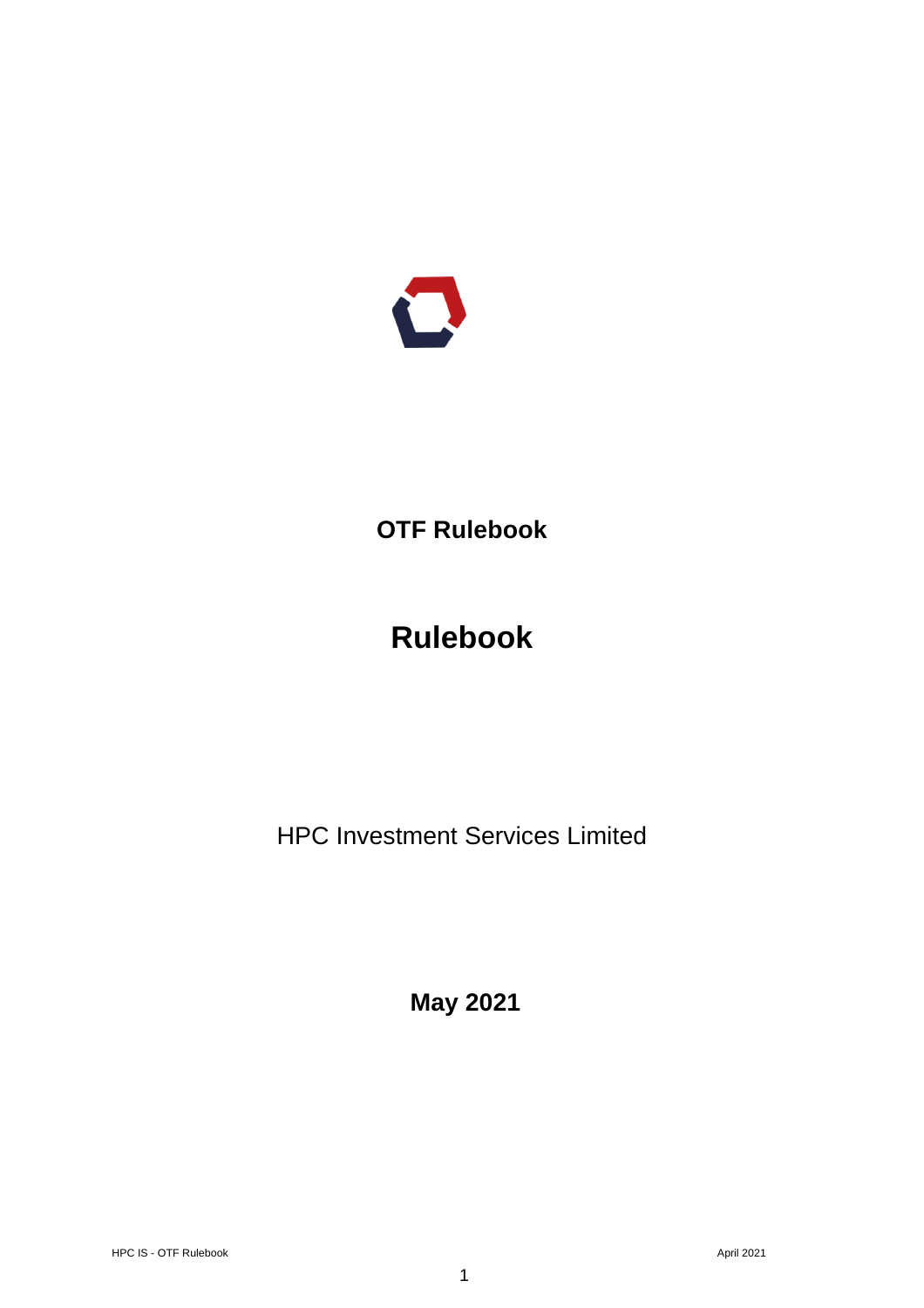| <b>Version</b> | Date                      | Author     | <b>Reason for publication</b> |
|----------------|---------------------------|------------|-------------------------------|
| ט. ו           | 2021                      | ∩ח∟        | approval                      |
|                | $19$ -May- $\overline{ }$ | $\epsilon$ |                               |

Summary of the main developments

▪ Nil to Date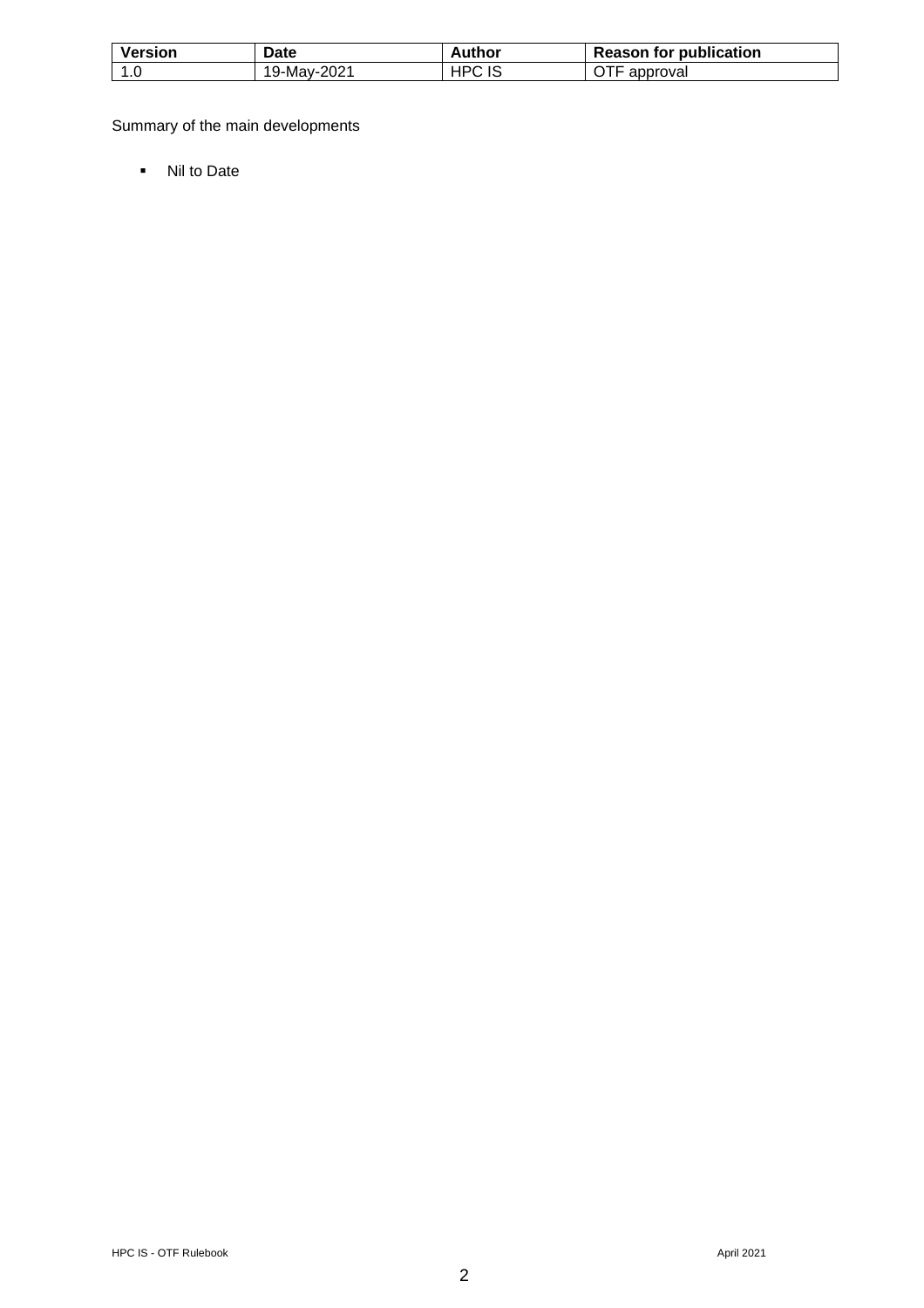## **Table of contents**

| 3.2. Suspension and Withdrawal of Financial Products from trading 13 |  |
|----------------------------------------------------------------------|--|
|                                                                      |  |
|                                                                      |  |
|                                                                      |  |
|                                                                      |  |
|                                                                      |  |
|                                                                      |  |
|                                                                      |  |
|                                                                      |  |
|                                                                      |  |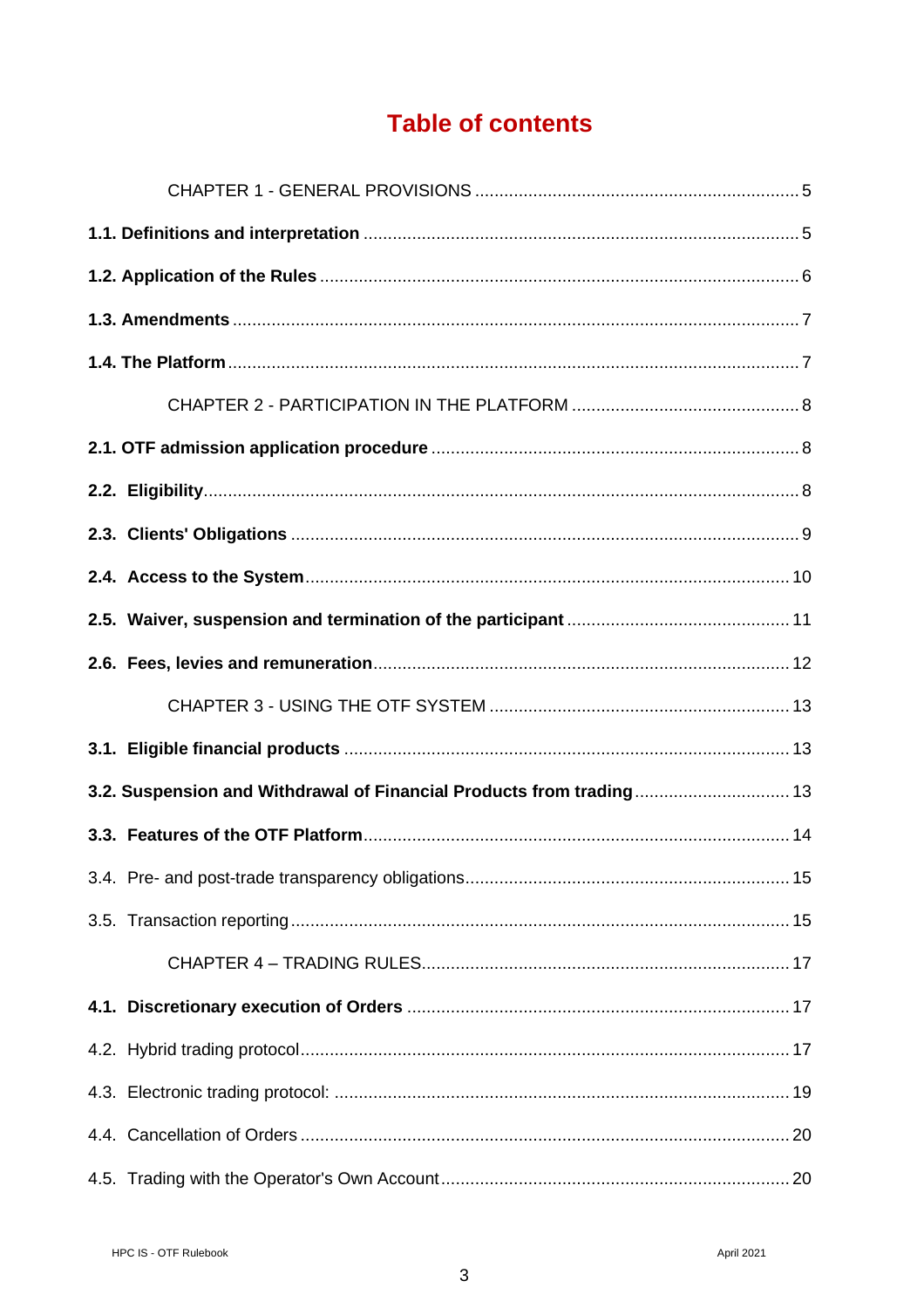| CHAPTER 5 - DISCIPLINARY PROCEDURES AND SANCTIONS 25 |  |
|------------------------------------------------------|--|
|                                                      |  |
|                                                      |  |
|                                                      |  |
|                                                      |  |
|                                                      |  |
|                                                      |  |
|                                                      |  |
|                                                      |  |
|                                                      |  |
|                                                      |  |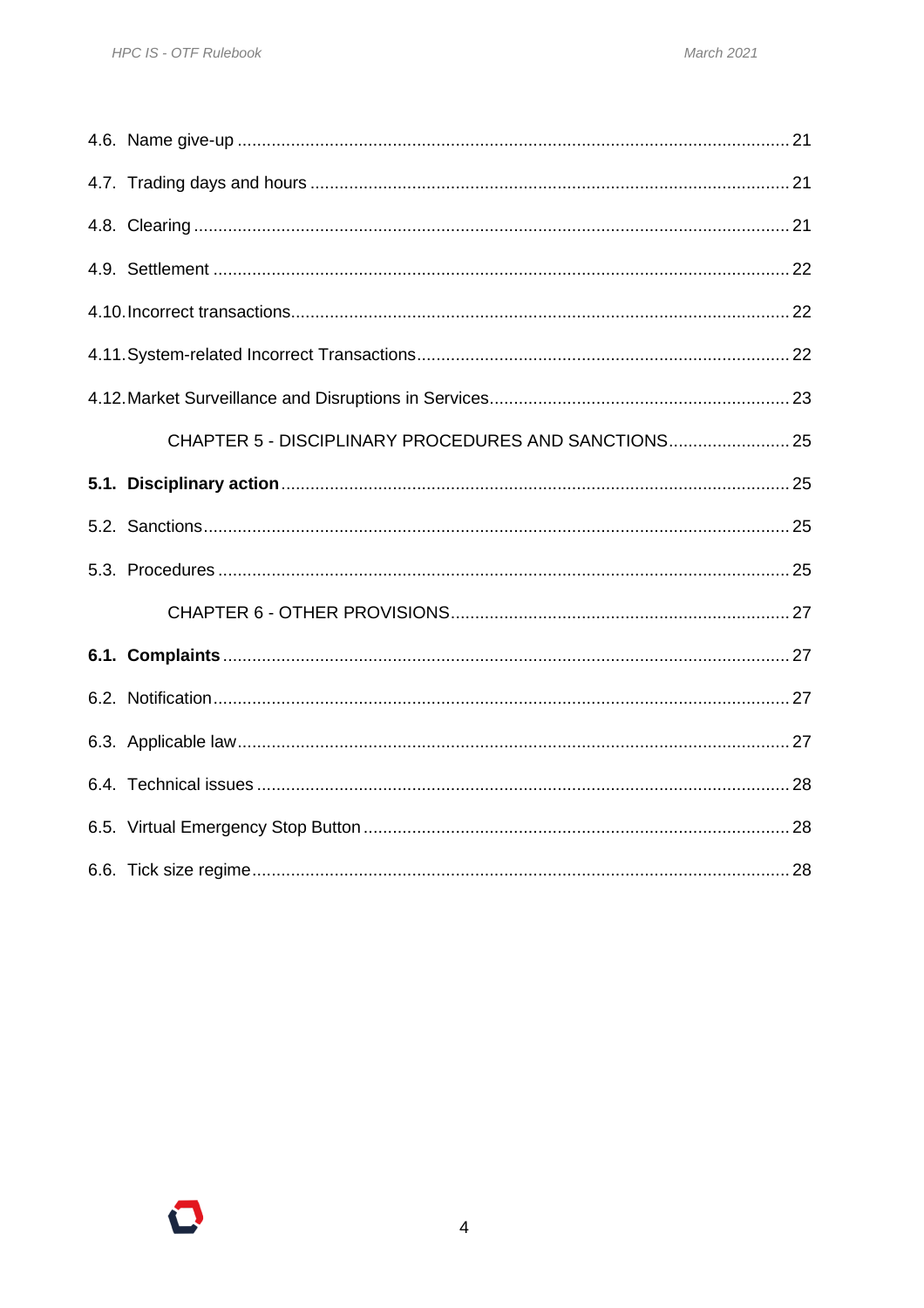### <span id="page-4-0"></span>**CHAPTER 1 - GENERAL PROVISIONS**

#### <span id="page-4-1"></span>**1.1. Definitions and interpretation**

1.1.1. In these Rules, the following expressions shall have the meanings set out below:

| Board of<br><b>Directors</b>   | means the Board of Directors of HPC IS                                                                                                                                                                                                                                                                             |  |  |
|--------------------------------|--------------------------------------------------------------------------------------------------------------------------------------------------------------------------------------------------------------------------------------------------------------------------------------------------------------------|--|--|
| Client                         | means a person who has been admitted as a client of the HPC IS OTF, pursuant to the<br>rules set out in Chapter 2                                                                                                                                                                                                  |  |  |
| Eligibility criteria           | means the criteria, currently established by HPC IS, that determine the conditions to be<br>met to become a Client and participate in the Platform (conf. "Eligible")                                                                                                                                              |  |  |
| Electronic<br>trading          | means the service, relating to an Order, submitted electronically by OTF Clients on the<br><b>HPC IS OTF Platform</b>                                                                                                                                                                                              |  |  |
| Financial<br>products          | means the instruments, assets and contracts traded on the Platform and as further<br>described in the Product Instructions, available on HPC's website (even those that are<br>not deemed to be Financial Instruments, under MIFID II, such as wholesale energy<br>contracts, traded on the Platform)              |  |  |
| <b>OTF Operator</b>            | Member of the Staff of HPC IS, who is a broker and acts on behalf of its clients in the<br><b>OTF</b>                                                                                                                                                                                                              |  |  |
| HPC IS / HPC                   | means HPC Investment Services Limited                                                                                                                                                                                                                                                                              |  |  |
| Hybrid<br>brokerage<br>service | means the service, relating to an Order, submitted by the OTF Operator in the HPC<br>eTrading / HPC Energy Trading Electronic System on behalf of Clients                                                                                                                                                          |  |  |
| Insolvency                     | means, in relation to any Client:                                                                                                                                                                                                                                                                                  |  |  |
| situation                      | (a) that a judgement is rendered by a court of competent jurisdiction or a decision is<br>adopted, for the liquidation, bankruptcy or administration of such Client or a notice of<br>appointment of a trustee in bankruptcy or administrator of such Client is filed with the<br>court of competent jurisdiction; |  |  |
|                                | (b) the appointment of a director, trustee in bankruptcy, receiver, administrator or other<br>similar agent of such Client or in respect of any part or property thereof;                                                                                                                                          |  |  |
|                                | (c) such Client organises a meeting of its claims generally or enters into or proposes<br>any agreement or arrangement with or assignment for the benefit of its creditors<br>generally (other than in connection with a reorganisation or restructuring, previously<br>approved in writing by HPC IS);            |  |  |
|                                | (d) such Client is unable to pay its debts when due or acknowledges in writing its inability<br>to pay its debts when due or is insolvent;                                                                                                                                                                         |  |  |
|                                | (e) an application is made for the liquidation of the Client, provided that an Insolvency<br>Situation has not arisen as a result of the filing of a liquidation application which is<br>cancelled, suspended or rejected within thirty (30) days from the commencement;                                           |  |  |
|                                | (f) any recourse against any Client in any jurisdiction, which is analogous to any of the<br>acts referred to in subparagraphs (a), (b), (c), (d) or (e) above                                                                                                                                                     |  |  |
| <b>MiFIR</b>                   | means the regulation No 600/2014 of the European Parliament and of the Council of 15<br>May 2014                                                                                                                                                                                                                   |  |  |
| MIFID II / MIF II              | means the Markets in Financial Instruments Directive No 2014/65/UE (MIFID II)<br>(effective from January 3rd, 2018) in conjunction with The Markets in Financial<br>Instruments (Amendment) (EU Exit) Regulations 2018                                                                                             |  |  |
| <b>OTF</b>                     | Organised trading system, following the definition pursuant to MIFID II or OTF means a<br>Multilateral System, which is not a regulated market or MTF [Multilateral Trading Facility]<br>and in which multiple third parties, who buy and sell interests in Bonds, Structured                                      |  |  |

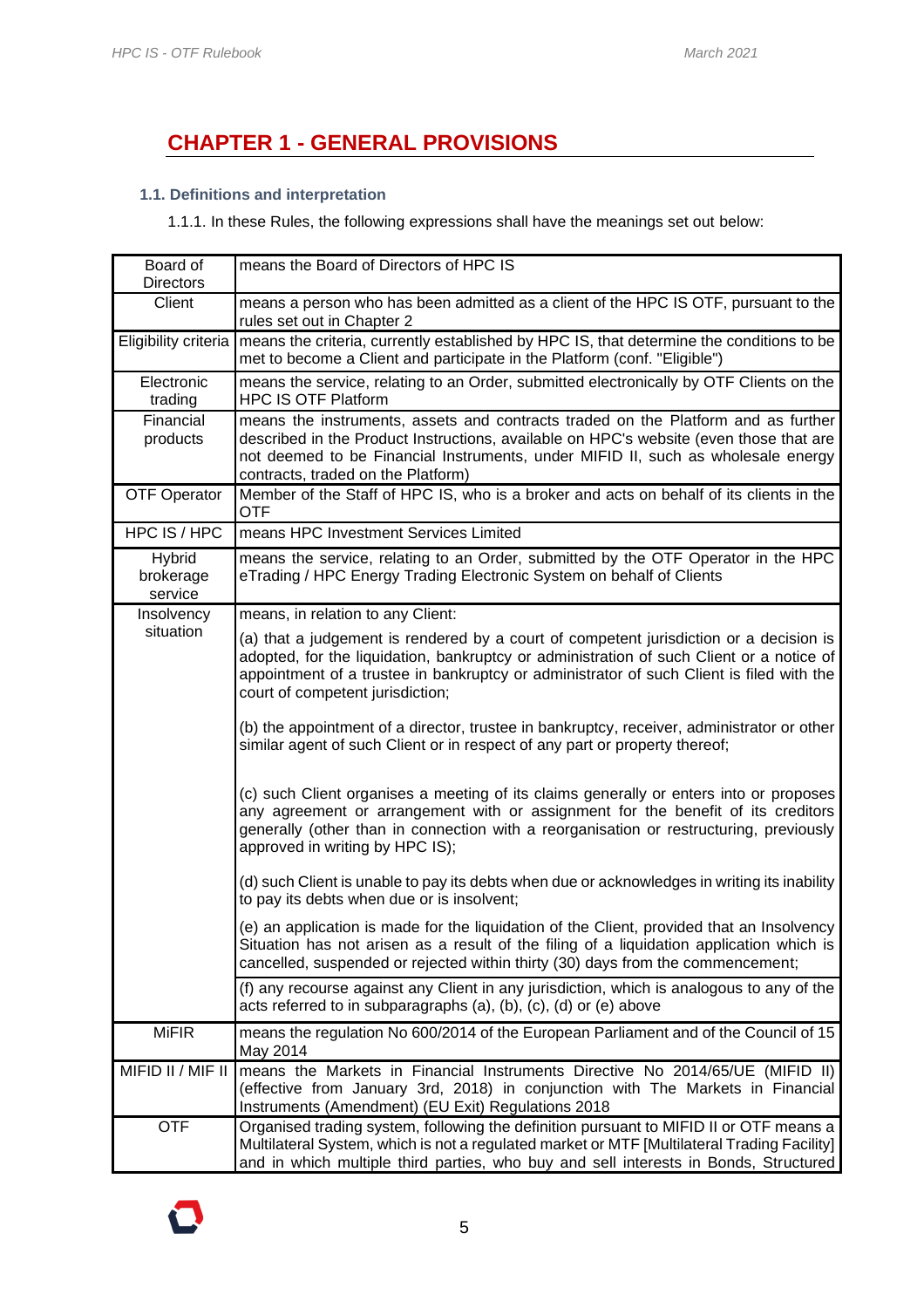|                                                | Financial Products, Emission Allowances or Derivatives, are able to interact in the<br>System in a manner that generates a contract, in accordance with Title II of the Directive                                                                                                     |
|------------------------------------------------|---------------------------------------------------------------------------------------------------------------------------------------------------------------------------------------------------------------------------------------------------------------------------------------|
| <b>Platform</b>                                | means the OTF, operated by HPC IS, using its System(s) and driven by different trading<br>processes and protocols (open outcry, hybrid or electronic trading mode)                                                                                                                    |
| The Rules                                      | constitutes the "Rules of Use of the HPC IS OTF" for the purposes of the provision of<br>services by HPC IS OTF and means this Rulebook, as it may be amended, modified,<br>extended, supplemented or replaced from time to time                                                      |
| System                                         | means<br>HPC UK eTrading, the Trading System, operated by HPC IS for the purposes of<br>1)<br>the Platform, used for electronic or hybrid protocols trading through continuous or<br>periodic auction (MIC: HPSO);<br>in which the provisions required to operate an OTF are in place |
| with<br>continuous<br>auction<br>order<br>book | Trading system A system that, by means of an order book and a trading algorithm operating without<br>a human intervention, continuously matches sell orders and buy orders on the basis of<br>the best available price.                                                               |
| Periodic auction<br>trading system             | A system that matches orders based on periodic auctions and a trading algorithm that<br>operates without human intervention.                                                                                                                                                          |
| Trading day                                    | means a day, during which the Platform is open for business, other than a day that is a<br>public holiday in the jurisdiction concerned                                                                                                                                               |

- 1.1.2. References to laws, regulations, rules or regulations of a Regulatory Body or its provisions shall be construed as references to any of the foregoing, to the extent that they may be amended, extended, modified or replaced from time to time.
- 1.1.3. References to times will mean London times (Winters: UTC; Summer: UTC + 1), unless otherwise specified.
- 1.1.4. References to the days are to trading days, unless otherwise indicated.
- 1.1.5. To the extent that there is any conflict between these Rules and any other OTF-related documentation exploited by HPC, the former shall prevail.
- 1.1.6. Subject to compliance with the Rules, HPC SA may, in its capacity as Operator of the OTF, trade through its own account (Matched Principal Trading), without being authorised to execute Client Orders on the OTF, in relation to its own capital.
- 1.1.7. None of the affiliates of HPC IS are authorised to execute Orders from Clients on the OTF in relation to its own capital.

#### <span id="page-5-0"></span>**1.2. Application of the Rules**

- 1.2.1. These Rules set out the general conditions, which will apply to participation in and trading on the OTF Platform, for all Clients, in order to ensure the proper functioning of the System(s) concerned, operated by HPC IS.
- 1.2.2. These Rules and any amendments to these Rules are subject to approval by the FCA.
- 1.2.3. The Platform allows Clients to participate in the trading of Financial Products through the System and in accordance with the definitions set out in Chapter 1.1. of this Rulebook.
- 1.2.4. Any Person authorised by HPC IS through the Application Procedure (Part 2.1. of this Rulebook), expressly acknowledges that he has read and understood the Rules and

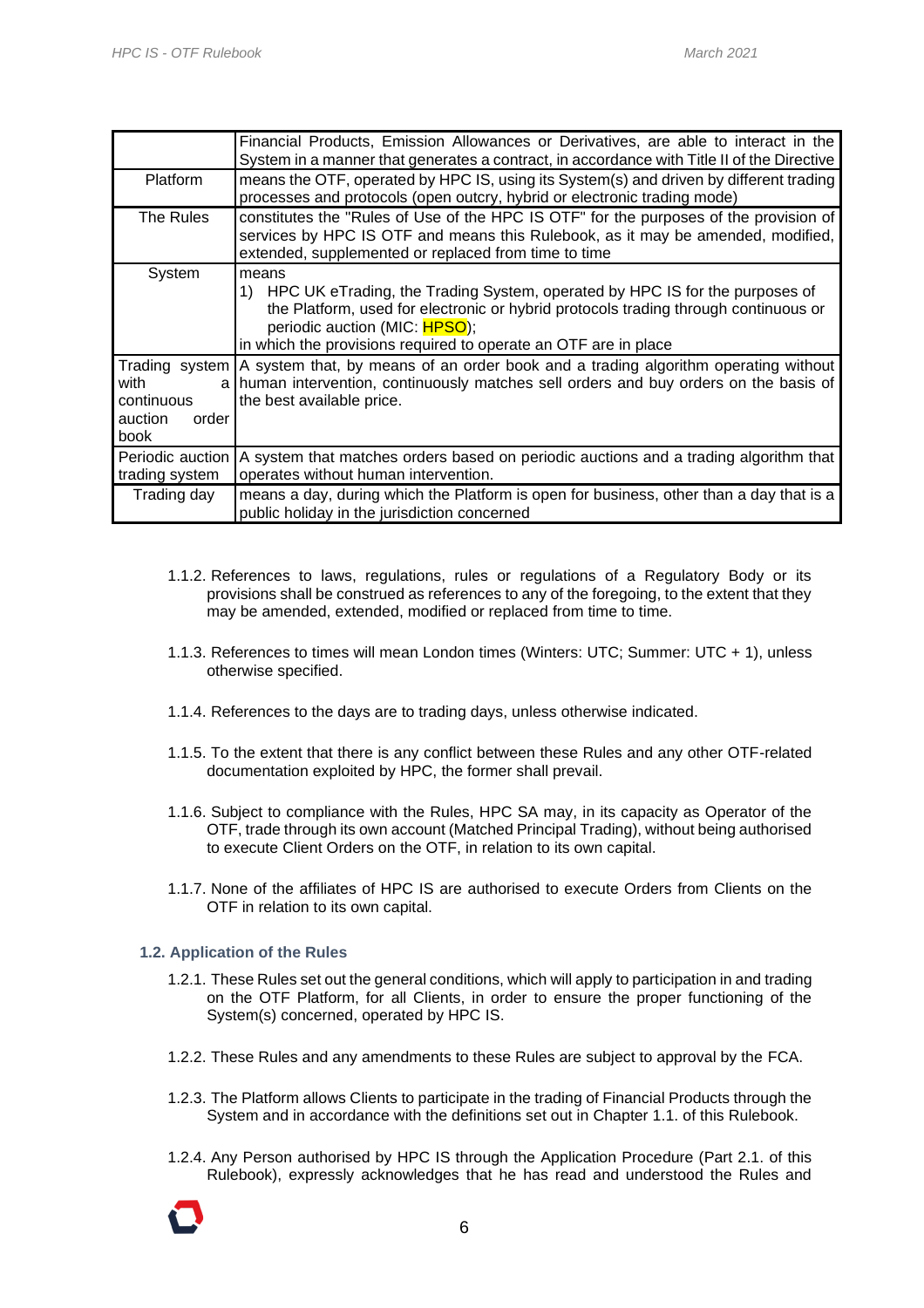agrees to be bound by and comply with the Rules, with respect to any Order and Expression of Interest, submitted to the OTF, as well as any resulting transaction executed on or through the OTF.

#### <span id="page-6-0"></span>**1.3. Amendments**

- 1.3.1. Subject to the other provisions of this Rule 1.3, HPC IS has the right to amend, extend, modify or supplement the Rules from time to time, to the extent necessary or desirable, in accordance with the conditions prevailing on the Market. Any amendment to these Rules must be approved by the FCA before it enters into force.
- 1.3.2. Clients will be informed of any changes at least twenty (20) Trading Days prior to the effective date of such changes, other than those to be made without delay by law or regulation or unless a short-term action by HPC IS becomes necessary due to specific Market conditions.
- 1.3.3. If any amendment to the Rules adversely affects the rights or obligations of any Client, such Client may waive its participation within five (5) Trading Days of being notified of such amendment and cease to be a Client by notifying HPC IS in writing.
- 1.3.4. Any amendments, extensions, modifications or additions to the Rules shall be notified to Clients by means of a circular, which shall set out HPC IS's press release, sent to Clients by email (to the email address notified by the Client to HPC IS from time to time) and displayed on HPC's website.

#### <span id="page-6-1"></span>**1.4. The Platform**

- 1.4.1. The Platform, as it is called, allows HPC Clients authorised to trade, to transmit Orders on Financial Products, using the OTF System(s), in the manner stipulated in the Rules and through different execution protocols: hybrid and electronic trading.
- 1.4.2. Hybrid trading protocol: the Order taking and its evolution process is partly carried out by voice (or by IB Chat). The OTF Operator may take charge of performing the various input and modification of input on behalf of their Clients. Transactions are executed in the platform through the electronic match of buying and selling interest that have been entered by the OTF Operator on behalf of the client or by the client itself.
- 1.4.3. Electronic trading protocol: all trading is done electronically, with orders automatically integrated from the time the Client enters and modifies the order directly, until the transaction is completed, through the electronic matching of buyer and seller interests.
- 1.4.4. The parties to Financial Product trades will remain anonymous to other clients on the System prior to the matching of the orders. However, immediately after the execution of a Name give-up Transaction, the Clients, who are parties to said trade, will be, each other, notified by means of electronic confirmations, issued from the OTF System to the attention of the Client's Systems concerned.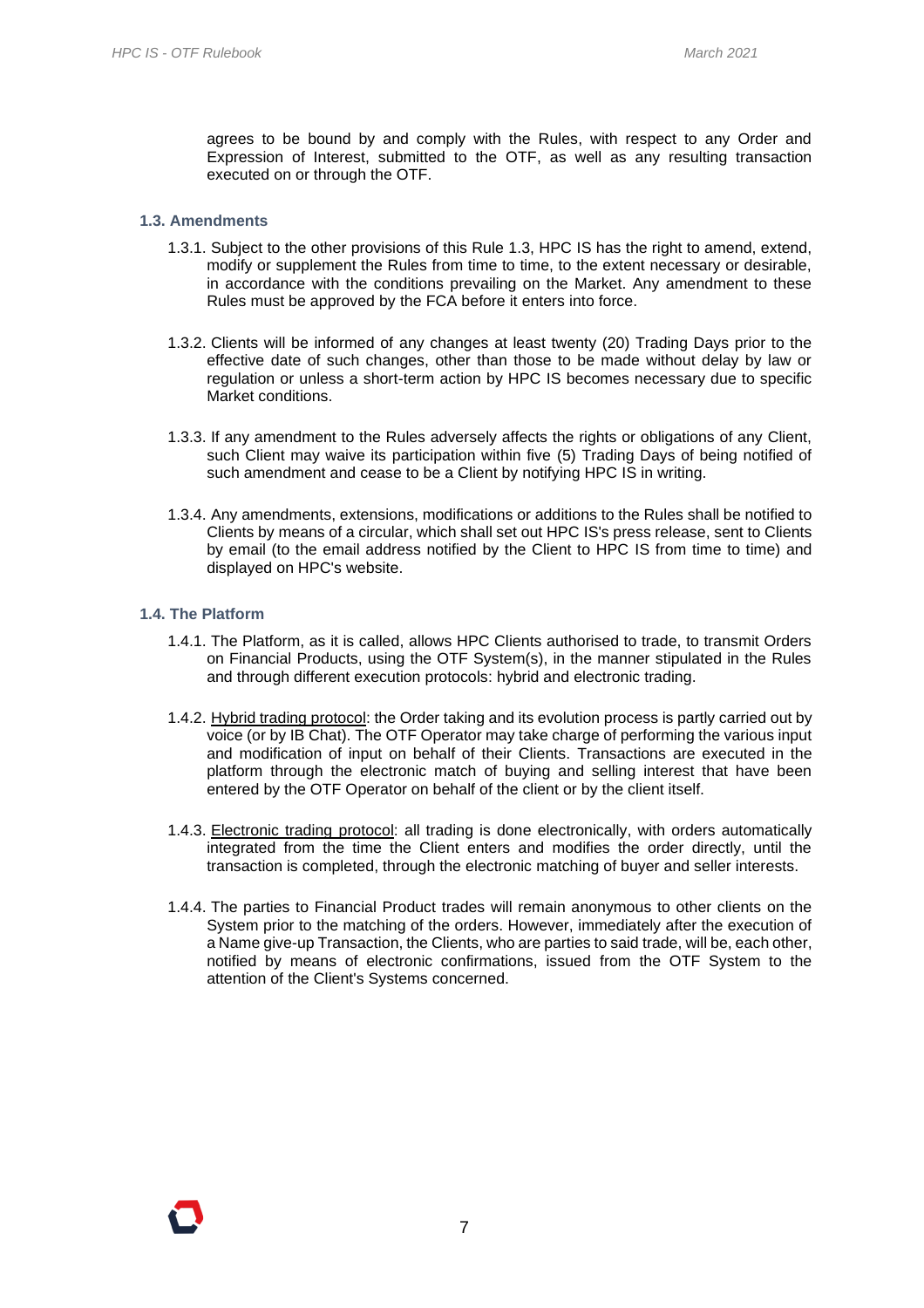### <span id="page-7-0"></span>**CHAPTER 2 - PARTICIPATION IN THE PLATFORM**

#### <span id="page-7-1"></span>**2.1. OTF admission application procedure**

- 2.1.1. Admission request to the Platform will be made by submitting an application form to HPC IS. Pre-existing clients of the HPC IS' parent, HPC SA, may have a simplified application to access the OTF.
- 2.1.2. The application for admission to the Platform shall be accompanied by all the supporting information, as stipulated in the application form, failing to which the application shall be returned to the applicant company and shall not be processed until it has been fully completed.
- 2.1.3. All applications will be validated by HPC IS and complete applications will be validated, under normal circumstances, within 10 Trading Days of receipt.
- 2.1.4. HPC IS will notify each successful candidate of the date on which its participation in the OTF will become effective.
- 2.1.5. A candidate may appeal a decision taken by HPC IS by sending a written notice of appeal to the Executive Committee, domiciled at HPC IS, 50 Cannon Street, London EC4N 6JJ, UK.
- 2.1.6. The notice of appeal should clearly specify the grounds on which the candidate is appealing and the reasons why he believes he should be admitted as a client. Upon receipt of such notice, the Executive Committee will consider the reasons for the appeal, as set out in the notice of appeal, as well as the comments submitted by HPC IS' services to the Executive Committee. The Executive Committee shall decide on the matter within 30 days of receipt of the notice of appeal and its decision shall be final.

#### <span id="page-7-2"></span>**2.2. Eligibility**

- 2.2.1. An application for admission as a client of the Platform will only be considered if the candidate meets the following requirements:
	- (a) the candidate:
		- (i) is a regulated investment company or provider of investment services or a credit institution (as defined under MiFID II); or
		- (ii) is authorised to operate and is supervised by a financial market regulatory authority in its country of domicile and, under the applicable laws of that country, is granted a status equivalent to that of a bank (authorised to carry out deposit-taking activities) or an investment services provider;
		- (iii) has the appropriate qualification and experience and meets the classification criteria as an Eligible Counterparty or Professional Client at all times; or
		- (iv) In addition, for US entities, the applicant must be an Eligible Contract Participant (ECP) as defined in Section 1a (18) of the Exchange Act (US Code, Title 7, Chapter 1).
	- (b) the candidate has sufficient technical and organisational resources to ensure the successful completion of Transactions in Financial Products and meets the

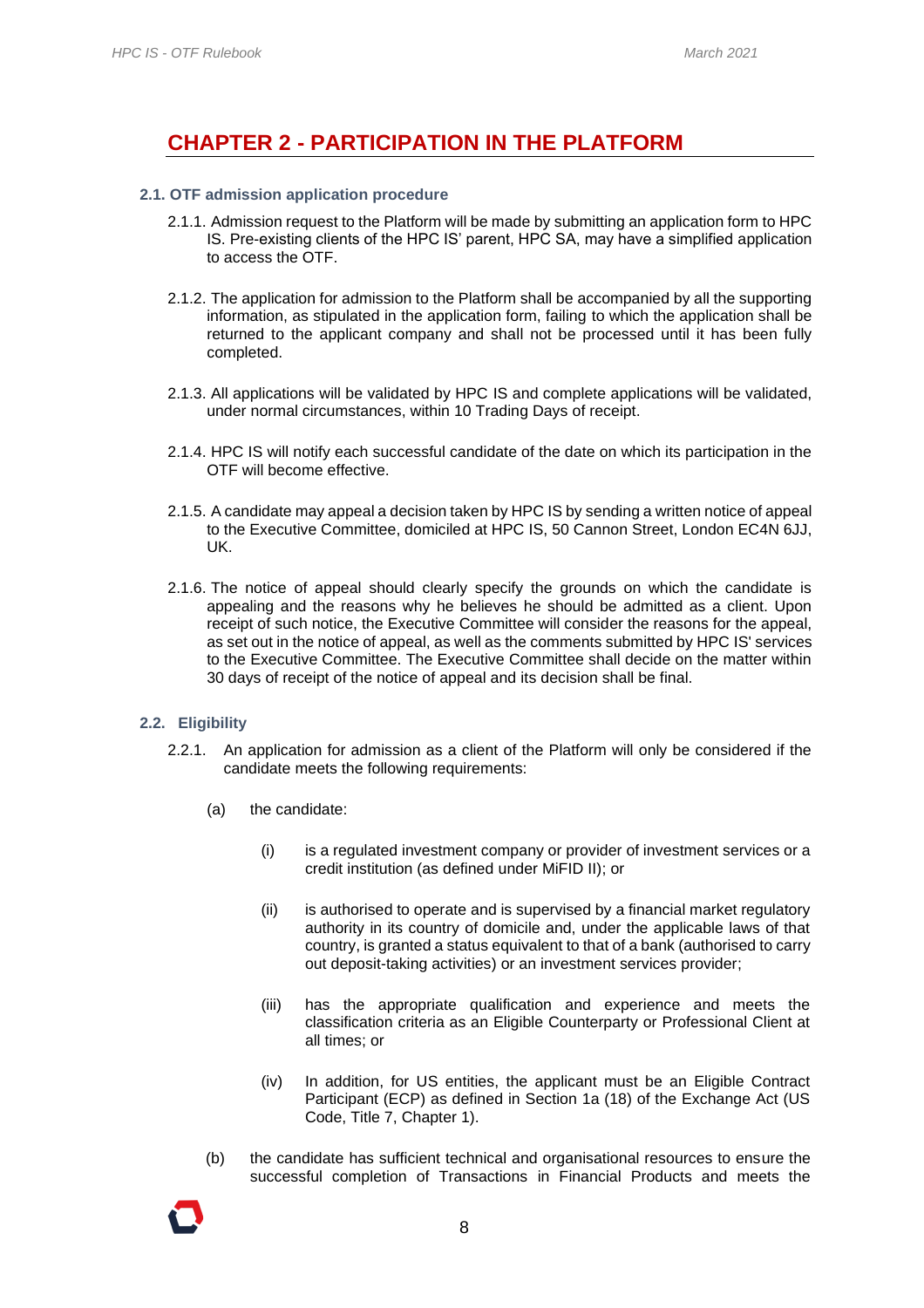technical requirements for connection to the System. HPC IS must be satisfied that the candidate has or will have sufficiently satisfied the compliance tests before carrying out activities on the Platform;

- (c) the applicant must not be the subject of an Insolvency Event, as defined in Chapter 1.1. of this Rulebook;
- (d) the candidate has accepted the General Trading Conditions and has confirmed said General Conditions with HPC IS.
- 2.2.2. HPC IS may give a favourable response to an application, refuse an application, or accept an application on a conditional basis according to any conditions it considers appropriate. However, candidates who meet the same criteria will be subject to the same conditions.
- 2.2.3. The OTF may not interact with a Systematic Internaliser (SI) in a way that has the effect of validating Orders from the Systematic Internaliser in the OTF and placing Orders or proposing prices from the OTF in a Systematic Internaliser. The OTF will not be able to interact with another OTF.
- 2.2.4. HPC may have Clients that execute counterparty transactions on its OTF. In this case, HPC has no capital or close relationship with said Clients.

#### <span id="page-8-0"></span>**2.3. Clients' Obligations**

- 2.3.1. Each Client is required to comply with the OTF Rules.
- 2.3.2. Each Client shall be responsible for all Orders and actions undertaken on its behalf by its officers, employees and agents.
- 2.3.3. A Client is required at all times to have adequate Systems and controls in place to minimise the risk of error in relation to trading activities submitted to the OTF, in particular electronic trading, and to ensure that its conduct on the OTF complies with these Rules.
- 2.3.4. All Clients must ensure that their Staff have adequate training to use the Platform and trade through the various protocols and that they are properly supervised when using the HPC IS OTF.
- 2.3.5. Clients must not, in the course of their business through the OTF:
	- (a) commit any act or adopt any behaviour of any kind that creates or is likely to create a false or misleading impression with respect to the purchase and sale or price of any Financial Product or;
	- (b) commit any act or adopt any behaviour likely to undermine the integrity or stability of the System or;
	- (c) constitute a market abuse.
- 2.3.6. The OTF Client shall inform HPC IS without delay:
	- (a) if it or any of its employees assigned to trading operations are unable to comply with the Rules;

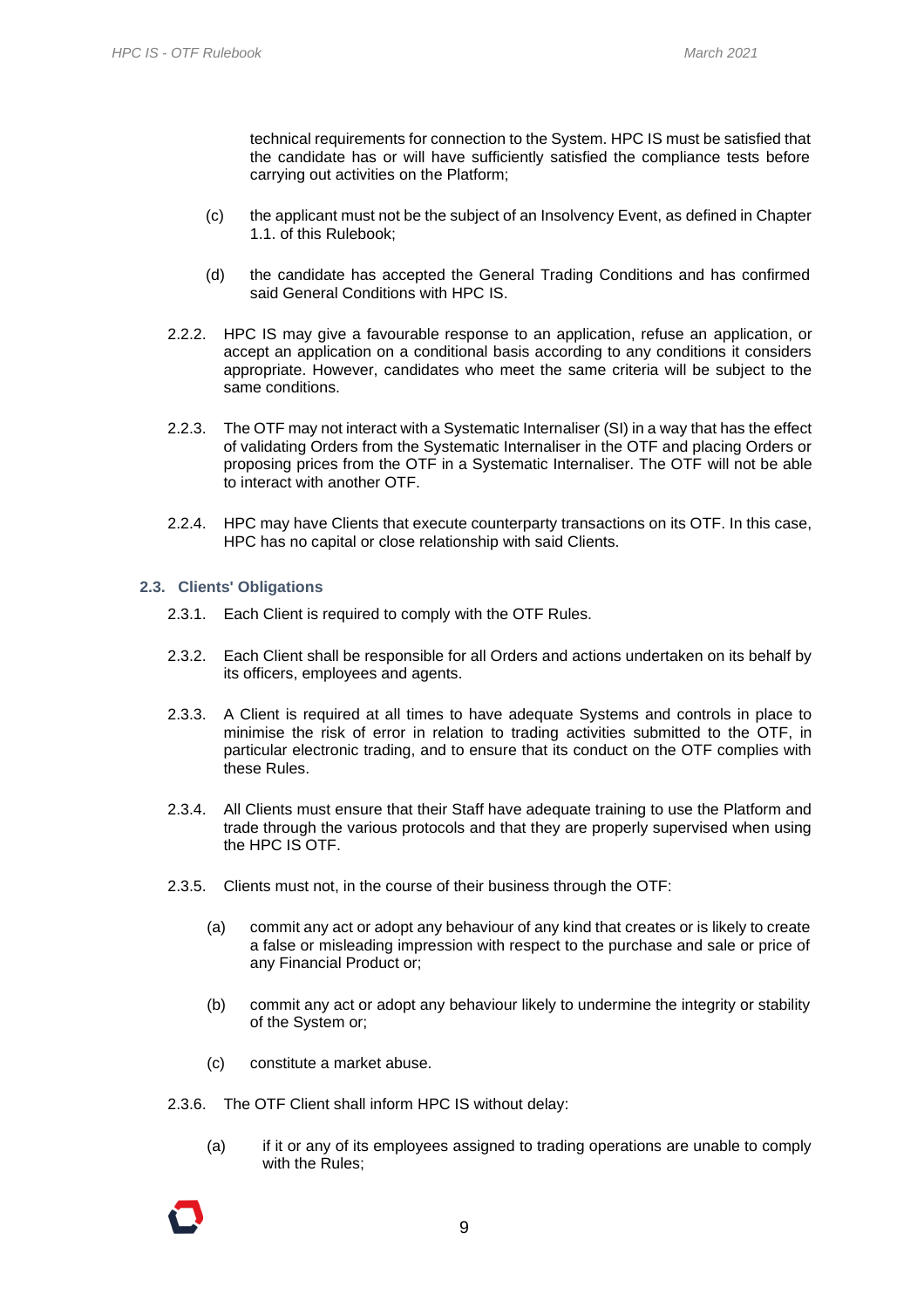- (b) when an insolvency situation arises in connection with its participation in the OTF;
- (c) if it commits a material breach of these Rules, as soon as it becomes aware, or,
- (d) when it ceases to comply with any or all of the Criteria of Eligibility.
- 2.3.7. Clients are required to keep records or supporting documents of all Orders and trades processed through the OTF for a minimum period of 5 years.
- 2.3.8. Clients are required to ensure that, within the framework of their trading activities, the relevant digital flows are recorded and that the related files are kept for at least 5 years.
- 2.3.9. Clients must meet the Eligibility Criteria at all times while they are OTF Clients.
- 2.3.10. The specific obligations of Clients in relation to the various Financial Products traded in the OTF will be set out in the Product Instructions. These Instructions will be made available to Clients on the HPC website and sent to OTF Clients.
- 2.3.11. Clients shall be bound by the Rules, the Product Instructions and any decision of HPC IS taken pursuant to these Rules.

#### <span id="page-9-0"></span>**2.4. Access to the System**

2.4.1. MiFID II is technologically neutral. The OTF system by definition includes the management of Client Orders as follows:

| <b>Segment MIC</b> | <b>Products (1)</b>                                                                                                                                         | <b>Trading</b><br>protocol | <b>Trading system</b>  |
|--------------------|-------------------------------------------------------------------------------------------------------------------------------------------------------------|----------------------------|------------------------|
| <b>HPSO</b>        | <b>Bonds</b><br>Interest<br>rate<br>and<br>currency<br>derivatives<br>Options<br>interest<br>rates<br><b>on</b><br>(swaptions)<br>Interest rate derivatives | Hybrid /<br>Electronic     | <b>HPC UK eTrading</b> |

- (1) For details on the products traded on the OTF, see Chapter 3.1 Eligible financial products.
- 2.4.2. An OTF Client may designate one or more Responsible Persons, in accordance with the procedures for accessing HPC Systems and the eligibility criteria, as may be stipulated by HPC IS for this purpose.
- 2.4.3. A responsible person(s) in the Client's premises, if any, shall be responsible for all communications between the Client and HPC IS and all notices or other communications of any kind sent to such responsible person(s) by HPC IS shall be binding on such Participant.
- 2.4.4. Clients will be granted access to the System by HPC IS, in order to initiate Transactions on Financial Products available on the OTF via an individual connection/login.
- 2.4.5. Each Client is required to request the issuance of individual connections (user code or short code) for each of its employees who will conduct trading through the System and for each of the other employees who will need to access the System for other reasons (e. g. system management, responsibilities relating to post-trade services).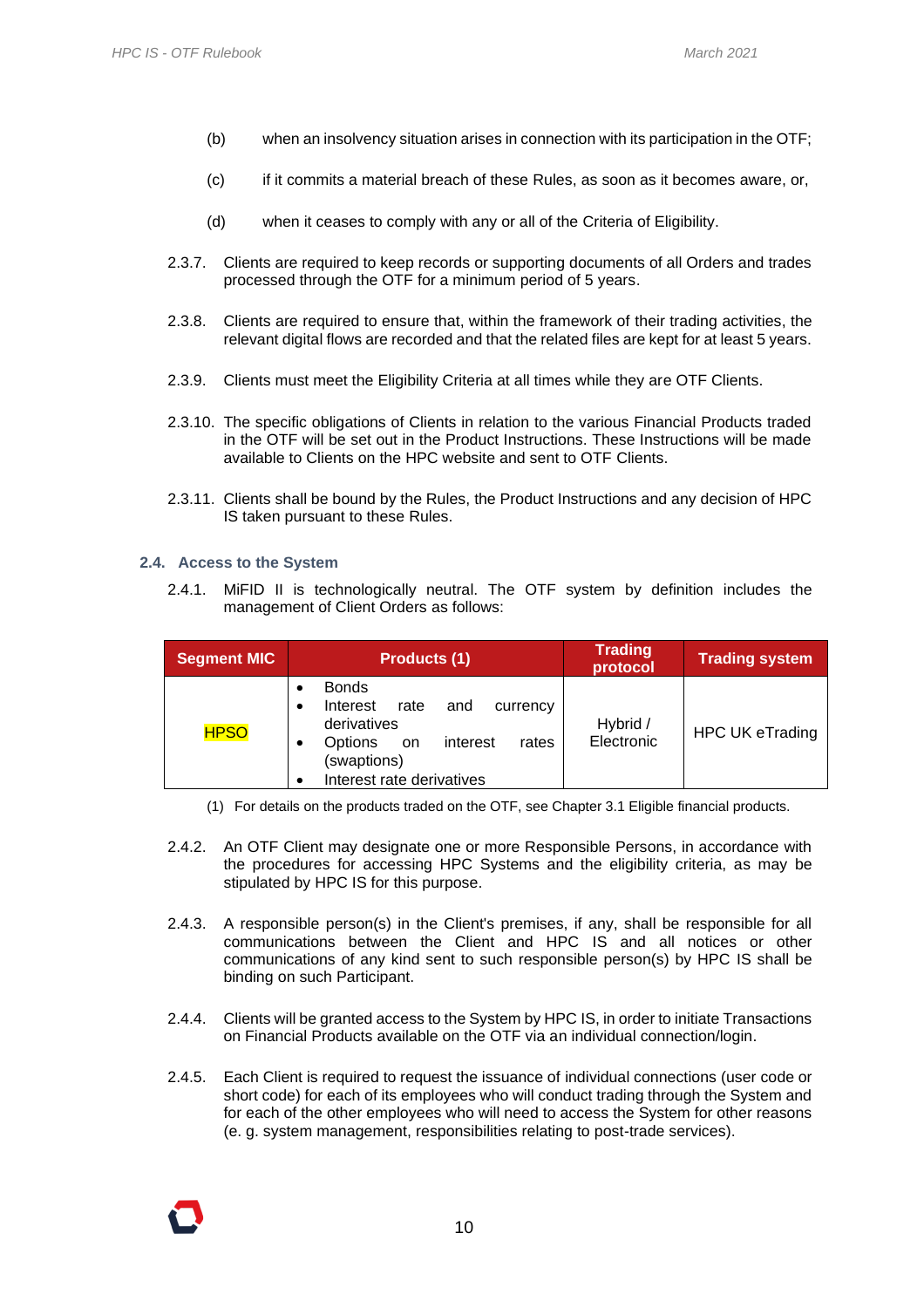- 2.4.6. Clients are required to promptly notify HPC IS of any changes in its Staff who have been assigned a personal access code by HPC IS, so that access rights can be terminated, or new access rights granted, if necessary.
- 2.4.7. The Client will be asked by OTF operators to personally connect or access the System before each Order placed on the OTF, even with regard to Hybrid Systems.
- 2.4.8. Clients of the OTF are not authorised to provide their Clients with Direct Electronic Access (DEA) to the OTF.
- 2.4.9. No Client shall allow unauthorised third parties to use the System for any purpose whatsoever. The personal access code, assigned to an employee of the Client, is specific to that Client and may not be used by other persons or Clients. Clients must have Systems and procedures in place and designed to ensure that logins are only used by the employees for whom they have been issued.
- 2.4.10. Clients must time-stamp Orders from the moment they place them on the OTF. If a Client receives Orders from a third party, it must time-stamp the Orders as soon as they are received.

#### <span id="page-10-0"></span>**2.5. Waiver, suspension and termination of the participant**

- 2.5.1. A Client may terminate its participation and cease to be a Client of the OTF by sending written notice of 10 Trading Days to HPC IS. HPC IS may, in addition, at its sole discretion, waive all or part of the notice period.
- 2.5.2. The status of OTF Client may be suspended or terminated in accordance with Chapter 5 of these Rules. In addition, HPC IS may immediately suspend a Client's or person's access to the System or any part of the System or any Financial Product traded on the System or refuse to accept an Order on the System or refuse to assign a personal access code to a person if HPC IS considers, in its reasonable judgement, that such action is necessary to preserve the security or integrity of the System, to prevent the violation of laws or regulations or to protect other users of the System from fraud. HPC IS shall give reasonable notice, as far as possible and to the extent permitted by applicable law, to users concerned by any such action and of the actual time and date of such action. A Client may appeal a decision to suspend a Client or a person under these Rules, in accordance with the provisions set out in Chapter 5, and any such appeal shall be heard accordingly (and for the avoidance of doubt, the suspension shall remain in place while any appeal is being considered).
- 2.5.3. The renunciation, suspension or termination of a Client's participation shall be without prejudice to the Client's obligations, which shall survive such renunciation or termination of the status as OTF Client and shall continue beyond any suspension.
- 2.5.4. In the event of a renunciation, suspension or termination of a Client's participation, the Client shall ensure that prior to the effective time and date of the renunciation, suspension or termination (as the case may be), all unmatched Orders and/or prices, from which the conclusion of Transactions in Financial Products may result, have been cancelled. In the event that the Client fails to promptly carry out such cancellations, HPC IS will cancel the unmatched Orders and/or prices and, following the renunciation, suspension or termination, the Client will continue to be required to carry out the Transactions in Financial Products that it has concluded before the renunciation, suspension or termination (as the case may be).
- 2.5.5. At the time and date, at which the renunciation, suspension or termination of a Client's participation becomes effective, HPC IS shall be entitled to take all necessary

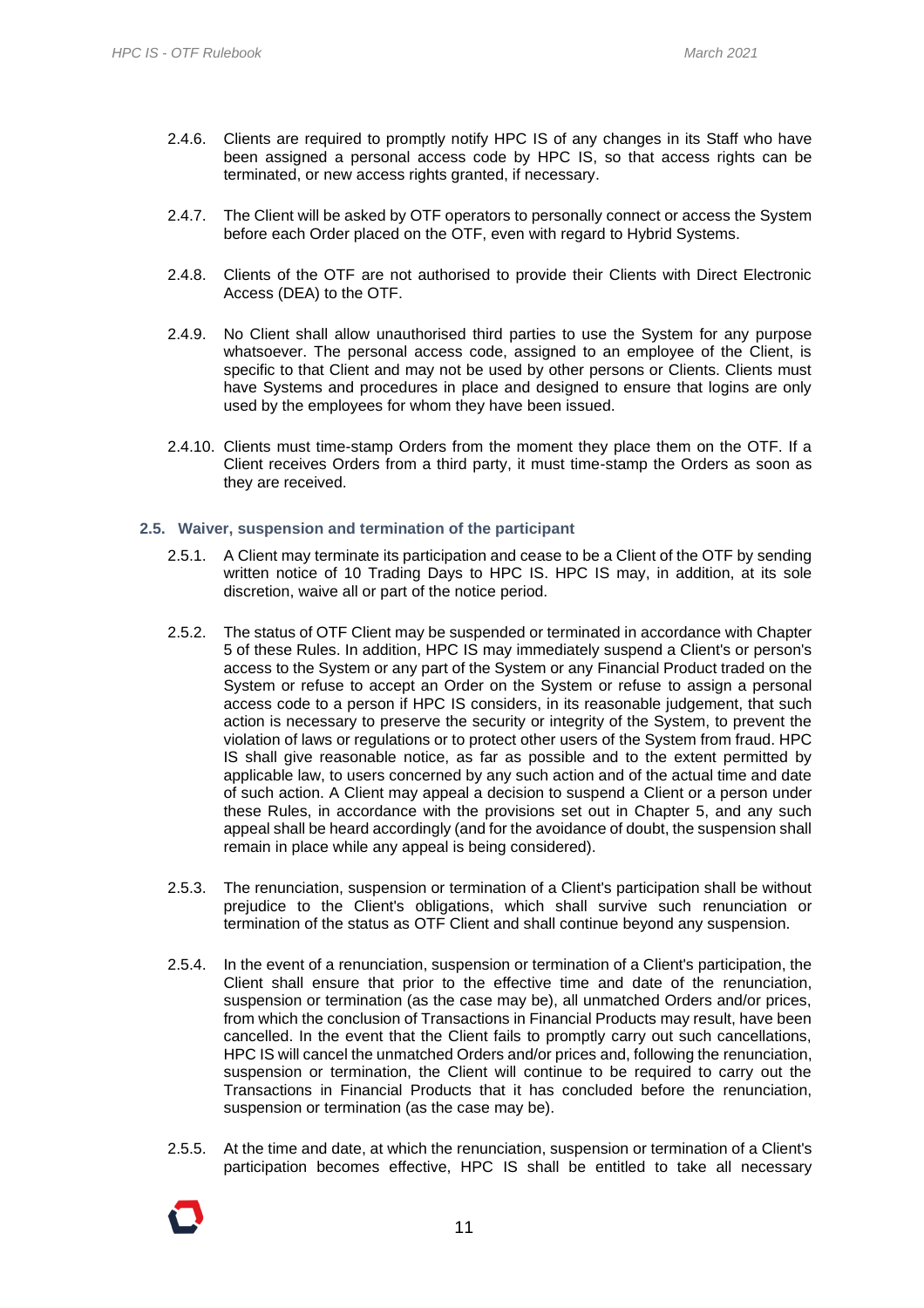measures to prevent the Client concerned from initiating new Transactions on Financial Products on the OTF.

- 2.5.6. When deciding to suspend or terminate a Client's participation in the OTF, HPC IS will apply objective criteria. The same criteria will be applied to Clients who meet the same conditions.
- 2.5.7. HPC IS will suspend or terminate a Client's access to negotiations on the OTF due to circumstances presented by the Client and specific to the Client (the Client no longer meets the eligibility criteria for trading on the OTF), as well as if the Client does not meet the obligations inherent to Clients.

#### <span id="page-11-0"></span>**2.6. Fees, levies and remuneration**

- 2.6.1. HPC IS has sole authority to set the dates and amounts of any fees, levies or charges to be collected from OTF Clients, which fees, levies or charges will be paid to HPC IS when due, without any right of set-off or deduction.
- 2.6.2. Details of all relevant charges (including any access or installation charges related to the Electronic Brokerage Services, if applicable) will be notified separately to the Client during its process of admission as an OTF Client and will be published on the HPC website.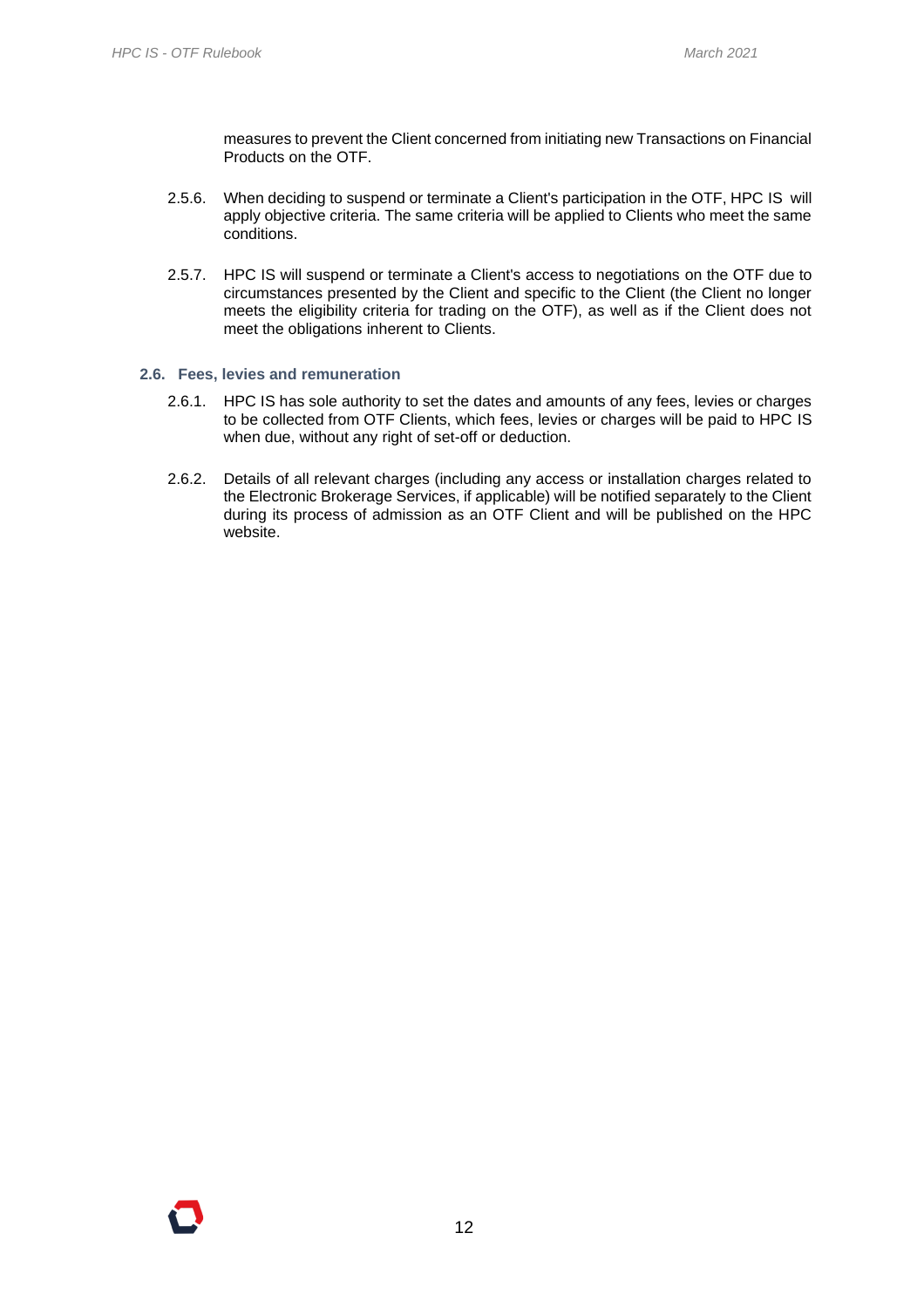### <span id="page-12-0"></span>**CHAPTER 3 - USING THE OTF SYSTEM**

- <span id="page-12-1"></span>**3.1. Eligible financial products**
	- 3.1.1. HPC IS will decide which Financial Products will be traded on the Platform as well as the parameters to be entered or indicated for the trading of said Financial Products. The following Financial Products are offered for trading through the OTF:

| <b>Segment</b><br><b>MIC</b> | <b>Asset</b><br>category | <b>Asset sub-category /</b><br><b>Characteristics</b>                                                                                                                                                                                                                    | <b>Tradability</b><br>criteria                                                | <b>Trading</b><br>protocol | <b>Trading</b><br>system  | <b>HPC's trading</b><br>capacity                                                           |
|------------------------------|--------------------------|--------------------------------------------------------------------------------------------------------------------------------------------------------------------------------------------------------------------------------------------------------------------------|-------------------------------------------------------------------------------|----------------------------|---------------------------|--------------------------------------------------------------------------------------------|
| <b>HPSO</b>                  | Rate<br>derivatives      | Options on interest rates<br>$\bullet$<br>(swaptions), OIS,<br>IRS.<br>CIRS, FRA,<br>Interest rate and currency<br>٠<br>derivatives (OIS, IRS,<br>CIRS, FRA CMS Spreads,<br>CMS swaps, FRA CMS,<br>etc.)<br>Inflation Linked Swaps<br>٠<br>Inflation Linked Options<br>٠ | Trading<br>obligation /<br>At the request<br>of clients /<br>Liquidity of the | Hybrid<br>Electronic       | <b>HPC UK</b><br>eTrading | Name give-up                                                                               |
|                              | <b>Bonds</b>             | Covered bonds<br>٠<br>Corporate bonds<br>٠<br>Sovereign Bonds (SSC)<br>٠<br>Inflation-indexed bonds<br>$\bullet$<br>Other government bonds<br>$\bullet$<br>Other Bonds (TCN, High<br>٠<br>Yield)                                                                         | instrument                                                                    |                            |                           | Default<br>Matched<br>Principal<br>Trading /<br>Name give-up<br>at the Client's<br>request |

- 3.1.2. HPC IS has the discretion to withdraw or suspend any Financial Products, eligible for the OTF, which no longer comply with the OTF rules, unless such action is likely to significantly harm the interests of investors or the proper functioning of the Market.
- 3.1.3. This suspension or withdrawal decision and the complete updated list of Financial Products, eligible for OTF, will be published on the HPC website, using the format presented in Table 2 of the Annex to MIFID II ITS 2.
- 3.1.4. Full details of the Financial Products, eligible for OTF, are set out in the Product Instructions.
- 3.1.5. Changes in the characteristics of the Financial Products, available through the System, will be determined by HPC IS and made known to all Clients, in accordance with Chapter 1.3.4.
- 3.1.6. The list of Financial Products, eligible for the OTF, will be published and disclosed regularly through the HPC website. Likewise, the OTF operators may communicate directly, to their clients, especially for hybrid / electronic trading systems any change in the list of eligible Financial Products.

#### <span id="page-12-2"></span>**3.2. Suspension and Withdrawal of Financial Products from trading**

3.2.1. HPC IS may at any time immediately suspend trading, in whole or in respect of one or more types of Financial Products, if it considers such action necessary to maintain the integrity of the OTF or fair compliance with the OTF Trading Rules.

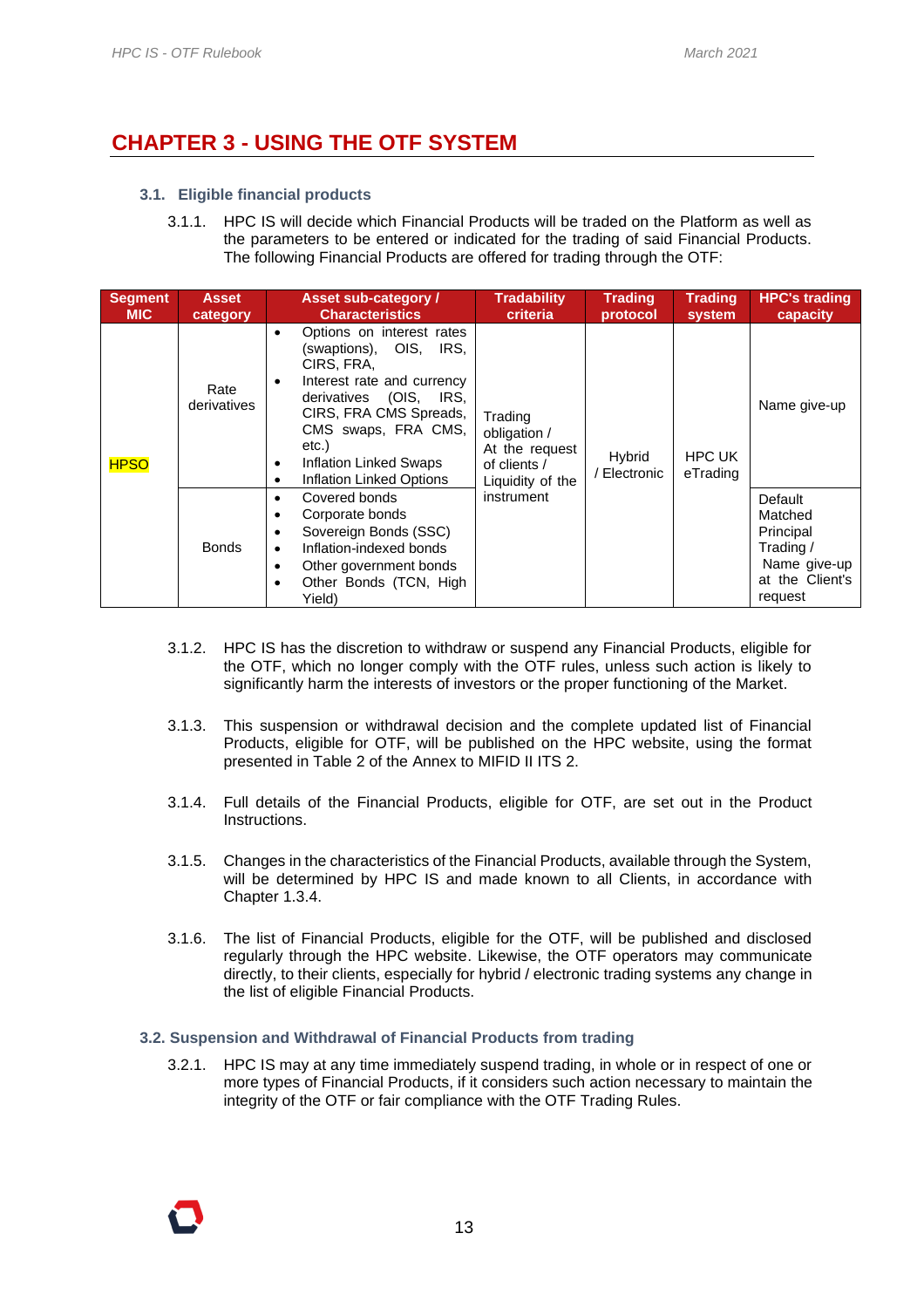- 3.2.2. HPC IS may, as soon as possible, revoke the suspension of trading in whole or in respect of one or more types of Financial Products if, in its opinion, the reason for such suspension has ceased to exist.
- 3.2.3. The decision to suspend or withdraw a Financial Product from trading on the OTF Platform of HPC IS is taken if the Financial Product no longer complies with the OTF Rules, unless such action is likely to significantly harm the interests of investors or the proper functioning of the OTF. The following criteria will support HPC's decision to suspend or withdraw a Financial Product from trading:
	- The FCA has issued a decision to suspend or prohibit trading in said Financial Product;
	- the HPC IS settlement agent has informed HPC IS of its decision to cease offering its clearing services for said Financial Product;
	- the level of liquidity of said Financial Instrument;
- 3.2.4. HPC IS' decision regarding the suspension or withdrawal of trading in a type of Financial Product is generally taken after the close of the day's trading on the OTF and will be made public in a timely and effective manner and communicated to all Clients through the HPC website or to the address, specified in the admission application file or as otherwise notified by a Client to the operator before the beginning of the next Trading Day.
- 3.2.5. If trading in specific types of Financial Products is suspended in whole or in part, no new Orders or prices will be entered in relation to said type of Financial Product for the duration of the suspension and all Orders, which are not matched before the time of suspension, will be cancelled.

#### <span id="page-13-0"></span>**3.3. Features of the OTF Platform**

- 3.3.1. In order to perform all the due diligence required by MiFID II (as of January 3, 2018), the OTF Operator will execute Orders in the OTF, to match them in a manner that:
	- centralises information for HPC operators, dedicated to the OTF (OTF operators);
	- provides the audit trail;
	- warrants the optimal matching of Orders and strategies;
	- meets the requirements of pre- and post-trade transparency towards all OTF Clients;
	- preserves the integrity of the information during straight through processing (STP) and transmits it to the supplier of the ARM System for the purpose of preparing transaction reporting to the regulator.
- 3.3.2. The OTF can manage simple Orders, alternative instruments, strategies and hedges in a logical manner, in order to make the best use of the available information and to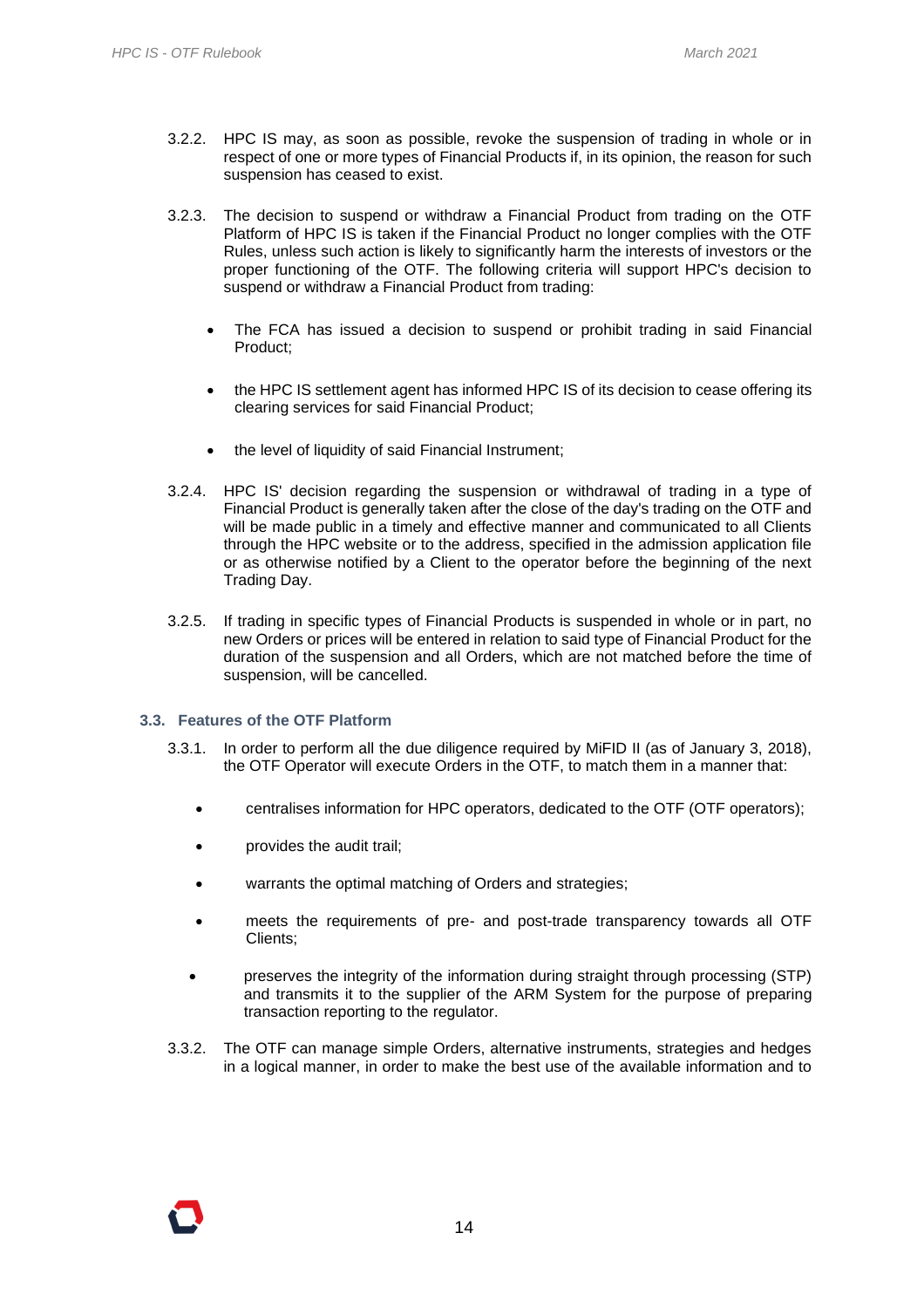warrant an optimal market. It will thus determine in real time the optimal combination of Orders and strategies.

- 3.3.3. For hybrid and electronic transactions, the OTF may be set to reflect the minimum matching rules that the operator considers useful to optimize the liquidity of the Market.
- 3.3.4. In order to optimise liquidity conditions, the operator may decide to make the OTF Hybrid / Electronic Platform available to Clients on a continuous basis or during onetime sessions, in whole or on a subset of instruments.
- 3.3.5. When the OTF Hybrid / Electronic Platform is made available to Clients, they can place their Orders directly or transmit them to an operator, who will place them in their market (see Chapter 4 - Trading Rules), in particular in the context of transactions under the hybrid protocol.

#### <span id="page-14-0"></span>**3.4. Pre- and post-trade transparency obligations**

3.4.1. HPC IS's OTF is a Platform that mostly handles orders and transactions that are large in scale compared with normal market sizes. HPC's OTF may also offer derivatives which are not subject to the trading obligation specified in Article 28 of the EU Regulation n°600/2014 and other financial instruments for which there is not a liquid market.

HPC IS, as an OTF Operator, in accordance with EU Regulation 600/2014, Article 9, will use pre-trade transparency waivers (subject to regulatory approval). The pre-trade transparency exemptions considered by HPC IS for its OTF are:

- (i) The waiver pertaining to orders and transactions that are large in scale compared with normal market size. (Waiver LIS);
- 3.4.2. HPC IS, in its capacity as OTF Operator, will make public the current bid and offer prices and also the size of trading interest and orders at such prices that have been expressed in its OTF System (pre-trade transparency), with the exception of Actionable Indication of Interest and Orders that have been waived from publication. HPC IS will fulfil its pre-trade transparency obligation in a dedicated section of the OTCex Group website for all Orders except waived Orders.
- 3.4.3. As required by EU Regulation No. 600/2014, Article 10, HPC IS, in its capacity as OTF Operator, will fulfil its post-trade transparency obligation in a dedicated section of the OTCex Group website. Transactions will be published in accordance with the stated deadline: all Operations must be made public as far as possible in real time. HPC IS may defer publication regarding transactions executed on HPC's OTF in the circumstances described in Delegated Regulation (EU) No 2017/583 of July 14, 2016, which supplements Regulation (EU) No 600/2014).

#### <span id="page-14-1"></span>**3.5. Transaction reporting**

- 3.5.1. Where applicable, the Operator shall ensure that Transaction Reports are issued in accordance with the reporting requirements of the applicable regulatory provisions.
- 3.5.2. Clients remain responsible for meeting their own transaction reporting requirements unless they are not subject to MiFID 2. In this case, the Platform, here the OTF, is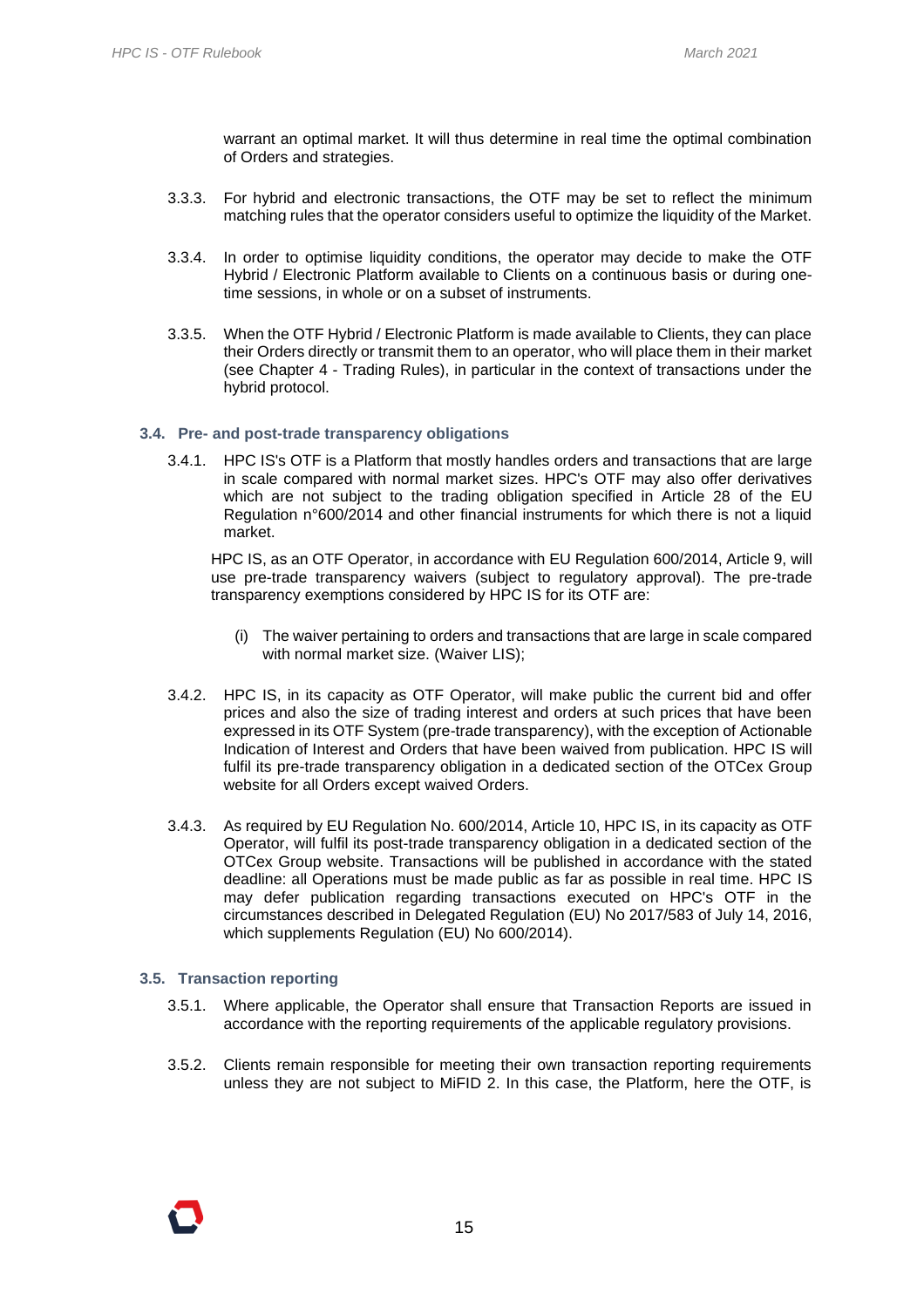responsible for the production of transaction reports to the Competent National Authority on behalf of the Client.

- 3.5.3. HPC IS has chosen and will use an Approved Reporting Mechanism (ARM) to meet its reporting requirements under MiFID 2.
- 3.5.4. Details of the reported Transactions will be sent daily to OTF Clients (at the end of the Trading Day), to enable them to meet their own obligations.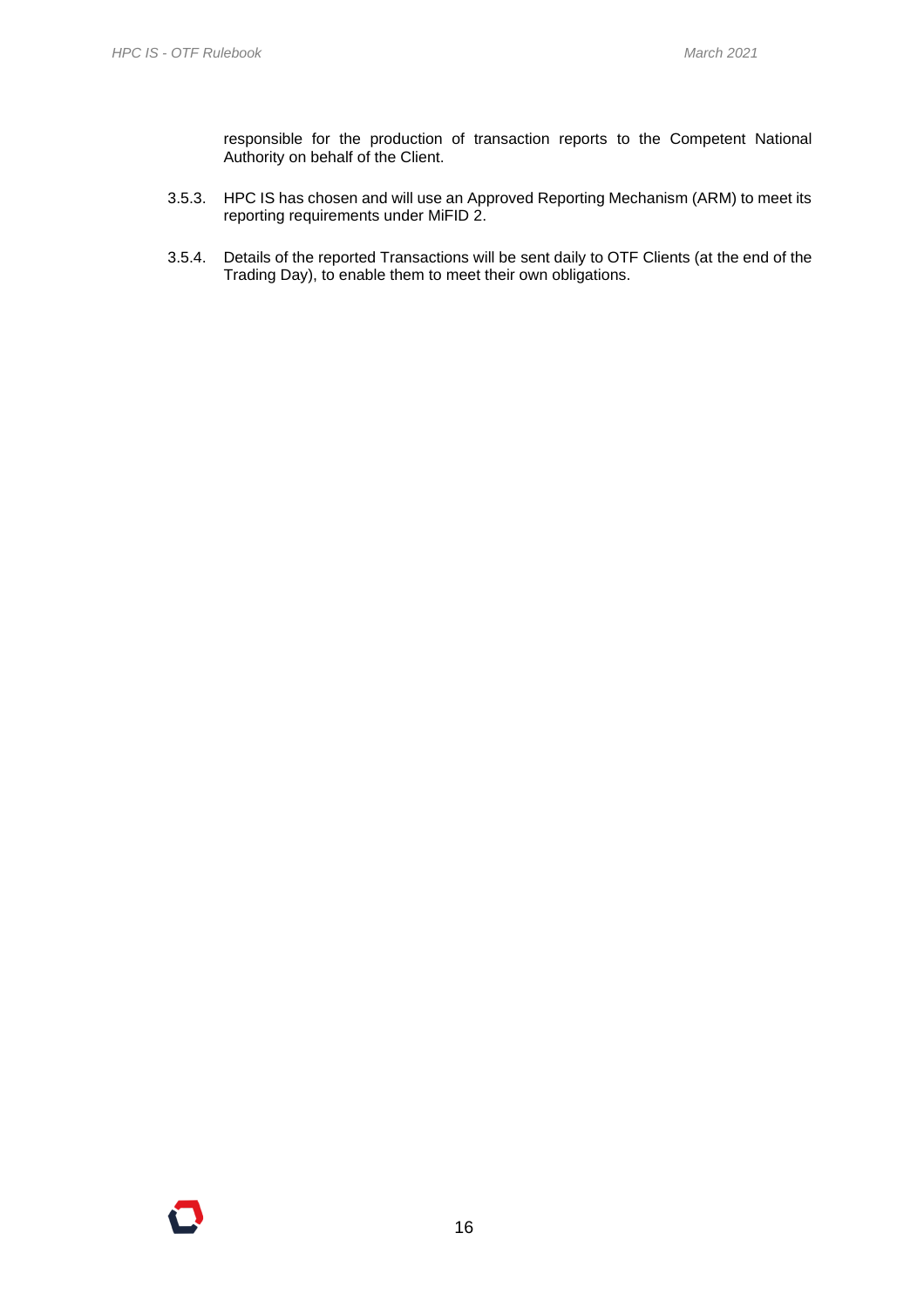### **CHAPTER 4 – TRADING RULES**

#### <span id="page-16-1"></span><span id="page-16-0"></span>**4.1. Discretionary execution of Orders**

- 4.1.1. HPC IS will exercise its discretion when deciding to place or withdraw an Order from the OTF.
- 4.1.2. The OTF Operator will exercise its discretion at the level of an Order when, at a given time, the OTF Operator considers that a more favourable result would be obtained by executing outside the OTF, with respect to the best execution policy.
- 4.1.3. The exercise of the operator's discretion with respect to the execution of Orders will be systematically carried out in accordance with HPC IS's best execution policy. If Clients provide HPC IS with specific execution instructions, HPC IS will not be considered to exercise discretion with respect to execution of Orders when it complies with such specific instructions.
- 4.1.4. The OTF Operator will exercise its discretion in this regard, to match or not, Orders present in the System and that can be matched. The detailed rules, under which the two Client Orders are matched, depend on the type of product and are described in the Product Instructions.

#### <span id="page-16-2"></span>**4.2. Hybrid trading protocol**

- 4.2.1. The following Products are managed on the OTF with the Hybrid Trading Protocol:
	- Bonds.
	- Interest rate and currency derivatives
	- **Swaptions**
	- Inflation derivatives
- 4.2.2. The Hybrid Brokerage Service uses an Electronic Platform ("the Platform", i.e., HPC UK eTrading for financial instruments). In such system, Orders are entered on the Platform in the name of the client, either by the OTF Operator on behalf of his Client or directly by the client. As such, the Hybrid Trading Protocol allows the Client to choose the mode of interaction (placing, modifying or cancelling orders) it wishes to have with the Operator (voice or electronic).
- 4.2.3. The OTF Operator cannot be held responsible for delays observed when placing an order transmitted by a Client on the platform, or for its failure. The OTF Operator shall endeavour to respond to the request in a reasonable manner and within an appropriate time frame.
- 4.2.4. Trading within HPC eTrading' Platform, depending on the instruments or client's requirement is done using either continuous or periodic auction mode as defined in Annex 1 of RTS 2. The OTF Operator may propose continuous or periodic auctions. Orders placed for continuous auction could not interact with orders placed for periodic auction. Prices offered within a periodic auction take into account, when launching the periodic auction, the state of the market and specifically the level of prices available within the continuous auction. In that case, prices for the orders available in the continuous auction when launching the periodic auction will always anchor said auction.
- 4.2.5. An Order, directly placed in the platform or communicated by voice by an authorised operator from a client to an OTF Operator for the purpose of placing an electronic buy or sell order (Hybrid Order), will not in itself be a guarantee of execution. It is the sole responsibility of the Client's authorised operator (and ultimately the Client itself) to monitor, directly in the system or through the OTF Operator, its own flow of Electronic Transactions and their execution.

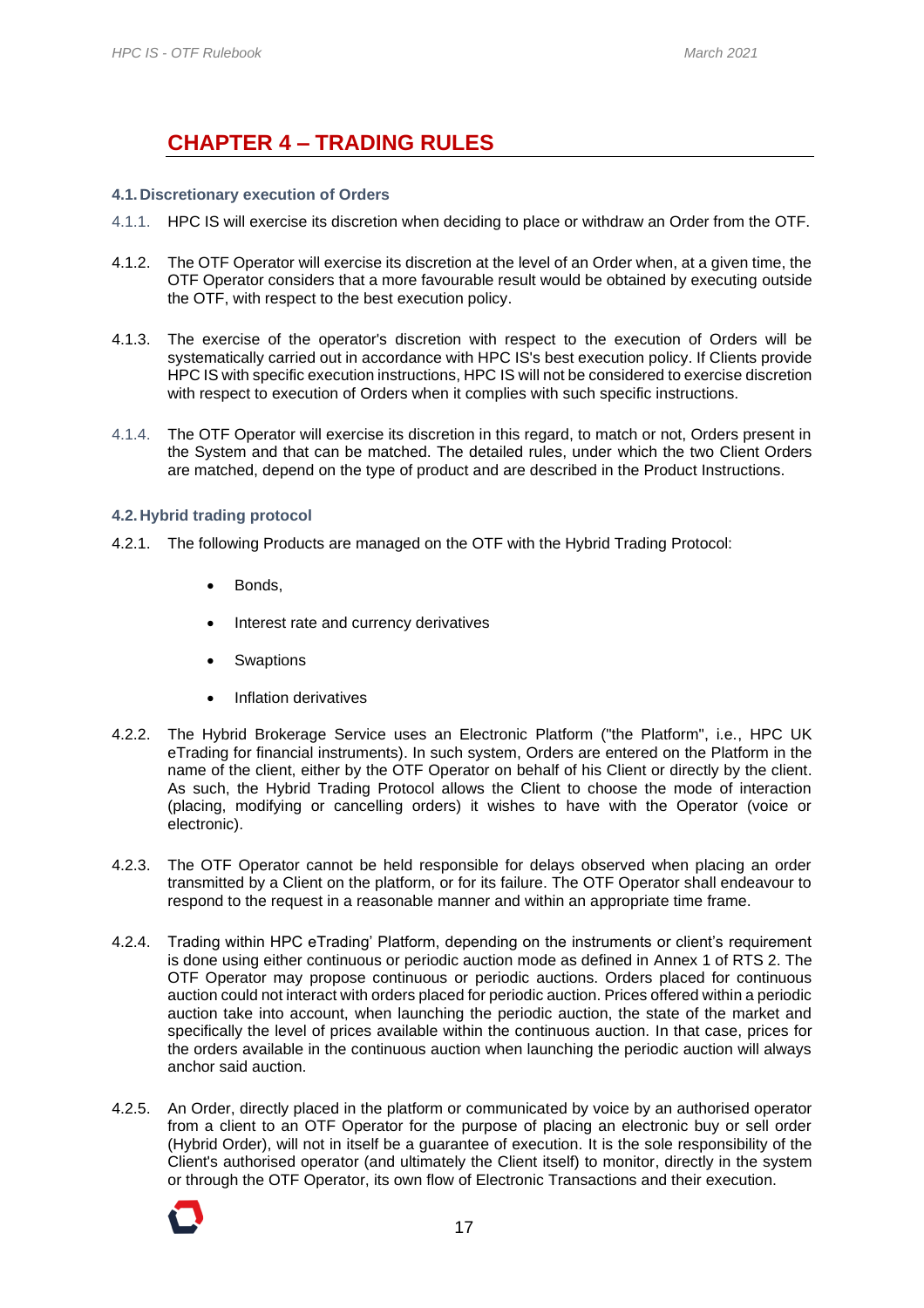- 4.2.6. The Operator of the OTF is responsible for publishing the transactions that Clients have executed on the Platform, unless otherwise provided for in the regulations.
- 4.2.7. During Trading Days and hours, Clients may either place their Orders directly with the OTF Operator by voice, via recorded telephone lines or electronically via Bloomberg IB Chat, or place their orders themselves directly on the platform.
- 4.2.8. Where HPC IS provides hybrid brokerage services, the following sub-clauses will apply, unless otherwise specified, contained in the Product Instructions:
	- (a) An OTF Operator will place, when it is in the interest of the Clients, the Orders received "by voice" from the Clients, in the OTF Order Book. In such a case, the OTF Operator will place such Orders in the OTF as soon as reasonably possible after having received adequate instructions to place them.
	- (b) All Orders and resulting transactions will be governed by these Rules.
- 4.2.9. Only an OTF Operator may act as an agent on behalf of the Clients.
- 4.2.10. An OTF Operator is not able to place Orders on behalf of persons who are not OTF Clients.
- 4.2.11. During Trading Days, as defined above, the OTF Operator may receive:
	- simple orders specifying the instrument, direction (buy or sell), size and price;
	- specific orders detailing precise execution indications;

• or more general Orders, such as an indication of interest that may include several alternative instruments; order defines entirely in terms of risk; an Order conditioned by an event; a specific execution method; special rules of execution, inter alia.

- 4.2.12. Unless they are waived, the Orders received are published in a dedicated section on the OTCex group's website in order to ensure pre-trade transparency; each Order on an Eligible Financial Instrument will appear on the OTF Platform. The publication waiver will be applied in accordance with the conditions set within the Article 3.4.1. of this rulebook and with respect to the conditions presented by the technical standard RTS 2, Annex III.
- 4.2.13. Within the Electronic Platform (HPC UK eTrading for financial instruments), orders are matched by the algorithm. The OTF operator, at their discretion, can configure this algorithm according to the characteristics of the relevant market (its liquidity, volatility, depth...) and their own experience in order to optimise the liquidity. For the 'Package Orders', the OTF Operator, for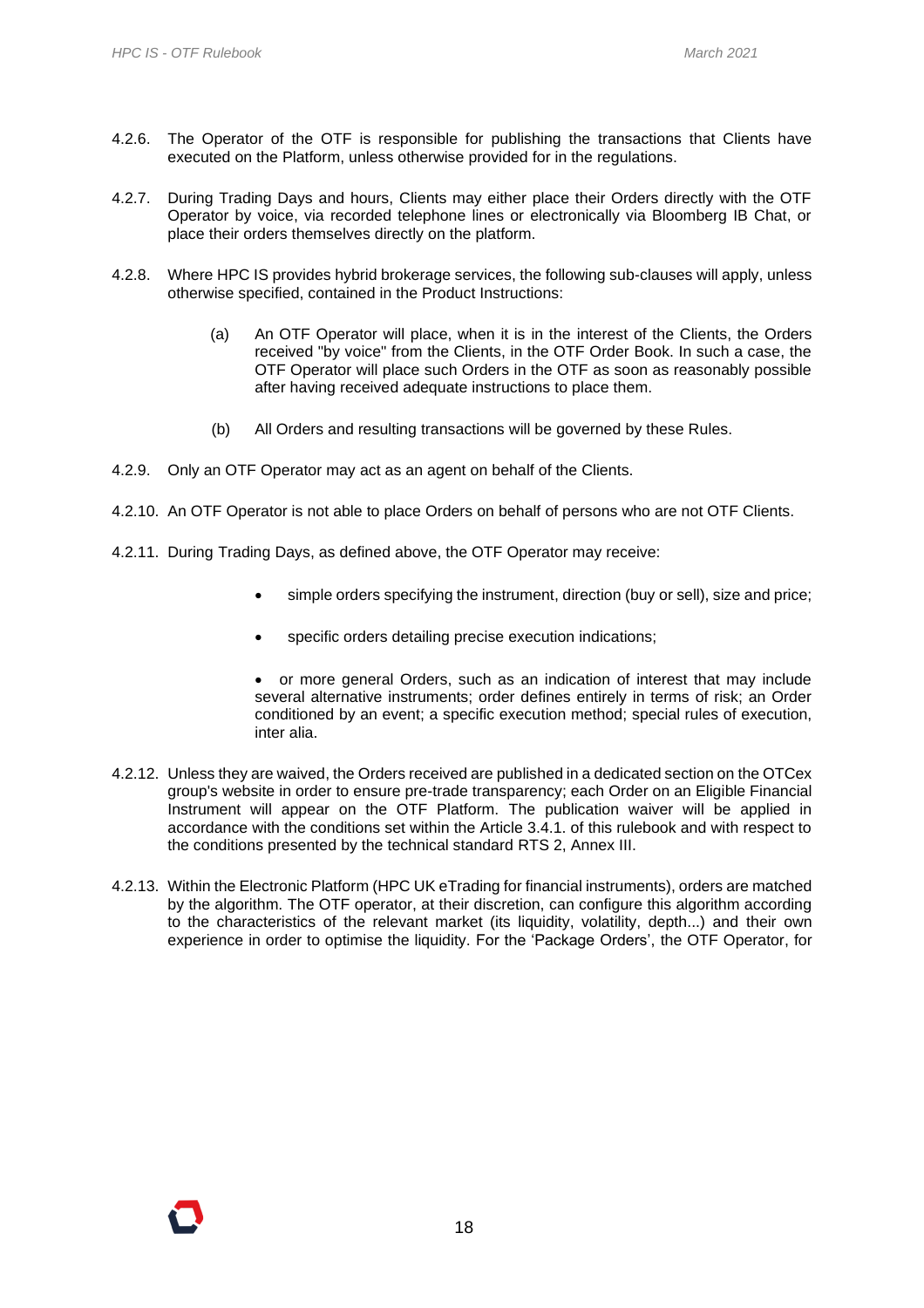example, and in accordance with his client, may choose or not to dismember the strategies into simple orders.

The OTF Operator will exercise their discretion at the level of an Order when, at a given time, the OTF Operator considers that a more favourable result would be obtained by executing outside the OTF, with respect to the best execution policy.

- 4.2.14. A withdrawal (modification of the Order or cancellation) of an unmatched Order from the OTF is made by the OTF Operator, at the Client's request or by the Client himself.
- 4.2.15. The withdrawal of a matched Order from the OTF is carried out with the agreement of the Client's Operator.
- 4.2.16. Trading within HPC eTrading system is done using either continuous or periodic auction mode. The OTF Operator in this case, depending on the instruments he processes, may organise from time to time, on his own initiative or at the request of Clients, a periodic auction trading session, in order to optimise liquidity. There may be multiple periodic auction trading Sessions on any trading day. The continuous and periodic auction procedures are specified in the OTF Product Instructions.
- 4.2.17. Executed Orders are also published in a dedicated section of the OTCex group's website, taking into account the deferred publication deadlines considered for transactions.

#### <span id="page-18-0"></span>**4.3.Electronic trading protocol:**

- 4.3.1. The following Products are managed on the OTF with the Electronic Trading Protocol:
	- Bonds
	- Interest rate and currency derivatives
	- Swaptions
	- Inflation derivatives
- 4.3.2. Where HPC IS provides electronic brokerage services, the following sub-clauses apply, unless otherwise specified, contained in the Product Instructions and published on the HPC website:
	- (a) the OTF Client will submit and cancel all of his Orders in the Platform himself;
	- (b) All Orders and resulting transactions of this type will be governed by these Rules. Trading within In the HPC UK eTrading system is done using either continuous or periodic auction mode. The OTF Operator, depending on the instruments they process, may organise from time to time, on their own initiative or at the request of Clients, a periodic auction trading session, in order to optimise liquidity. Matching of Orders on electronic trading mode is done by the platform's automate. There may be multiple continuous or periodic auction Trading Sessions on any Trading Day. The auction procedures are specified in the OTF Product Instructions.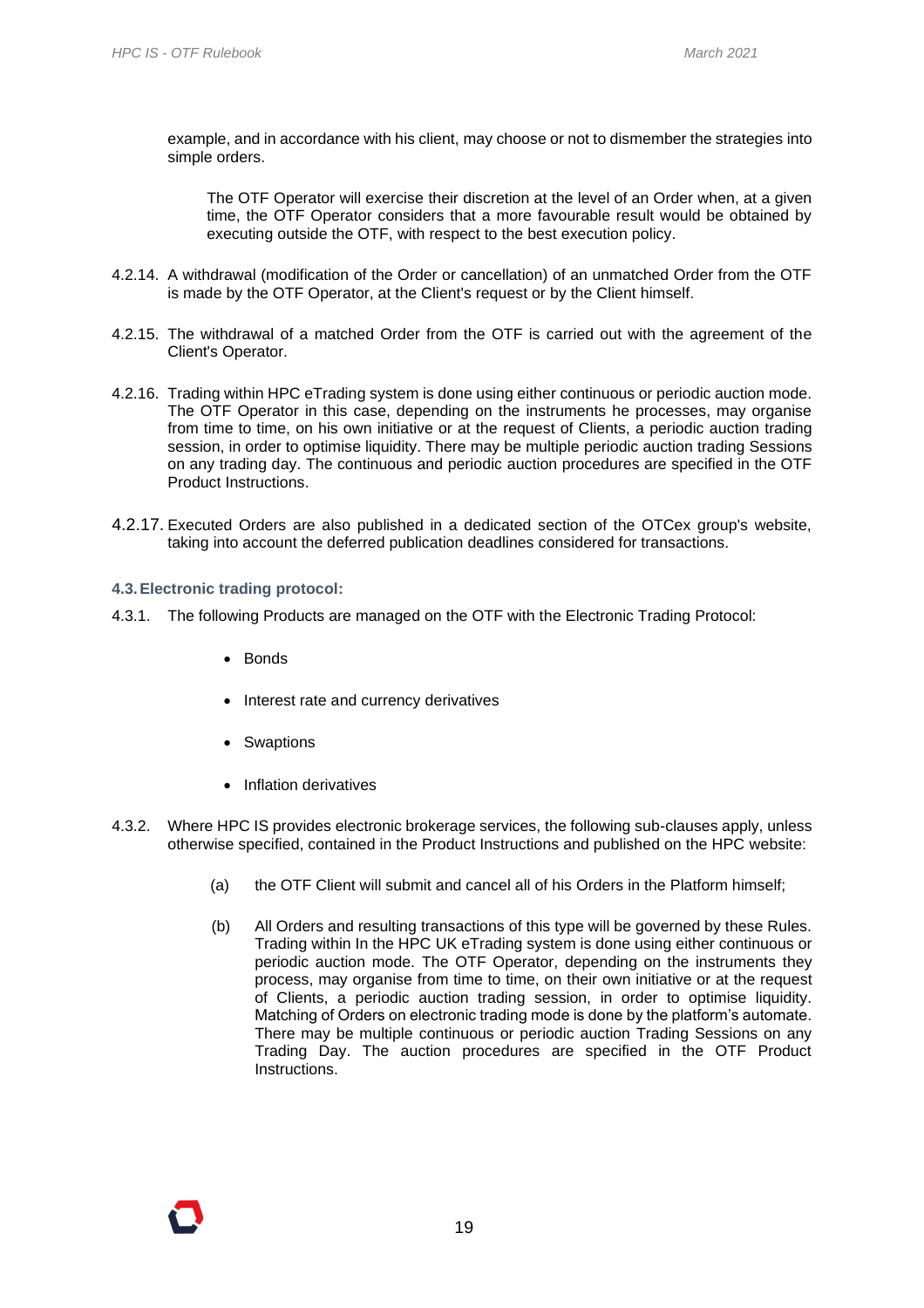- 4.3.3. If the Order is executed, the OTF confirms the execution to the Client. In addition, the OTF Operator may send an informal confirmation to the Customer through IB Chat or any other protocol that meets the Client's needs.
- 4.3.4. In the event that the Order is not executed, the Client will be informed via the OTF screen.
- 4.3.5. If any technical problem occurs on the Client's side, the OTF Operator may act on behalf of the Client de facto switching to hybrid mode. In this case, all amendments will be registered by Bloomberg (Chat IB).
- 4.3.6. Unless exempted, Orders entered on the Platform are published for pre-trade transparency in a dedicated section on the OTCex Group website. The publication waiver will be applied in accordance with the conditions set within the Article 3.4.1. of this rulebook and with respect to the conditions presented by the technical standard RTS 2, Annex III.
- 4.3.7. In order to match orders, other counterparties must have entered opposing interests on the Platform. Matching conditions are achieved when the trading price, volume and trading terms have been agreed by at least two Clients with opposing interests. If two Clients place identical orders in price and direction, the Orders are matched according to their order of entry on the Platform. Orders are then executed, and the transaction is legally formalised between the counterparties. Several counterparties may be required to match a Simple Order. An Order may only be partially executed for a reasonable size if there are not enough competing interests entered on the Platform.
- 4.3.8. A withdrawal (modification of the Order or cancellation) of an unmatched Order from the OTF is made by the Client himself.
- 4.3.9. The other existing parties may find that the Order is cancelled in the Order Book.
- 4.3.10. Executed Orders are also published in a dedicated section of the OTCex group's website, taking into account the deferred publication deadlines considered for transactions.

#### <span id="page-19-0"></span>**4.4. Cancellation of Orders**

- 4.4.1. An Order may be cancelled at the Client's initiative due to unmatched Orders.
- 4.4.2. HPC IS may, in its capacity as OTF Operator, cancel an Order, to ensure its best execution on another Platform or OTC, or to terminate an auction session when market conditions or technical problems no longer allow the OTF to operate properly.
- 4.4.3. HPC IS will inform all Clients on the OTF that the Order or auction session has been cancelled.

#### <span id="page-19-1"></span>**4.5.Trading with the Operator's Own Account**

- 4.5.1. With respect to Bonds and Debt Securities, only when the Client has consented to the process, HPC IS will play a role in the execution of Client's Orders through trading with the interposition of his own account (Matched Principal), whereas HPC IS acts as buyer with respect to the seller of the OTF Financial Product and as seller with respect to the buyer of the OTF Financial Product.
- 4.5.2. The execution of an Order will then generate the creation of two Transactions:

(i) a transaction between the purchaser of Financial Instruments and HPC IS; and

(ii) a Transaction between the seller of Financial Instruments and HPC IS.

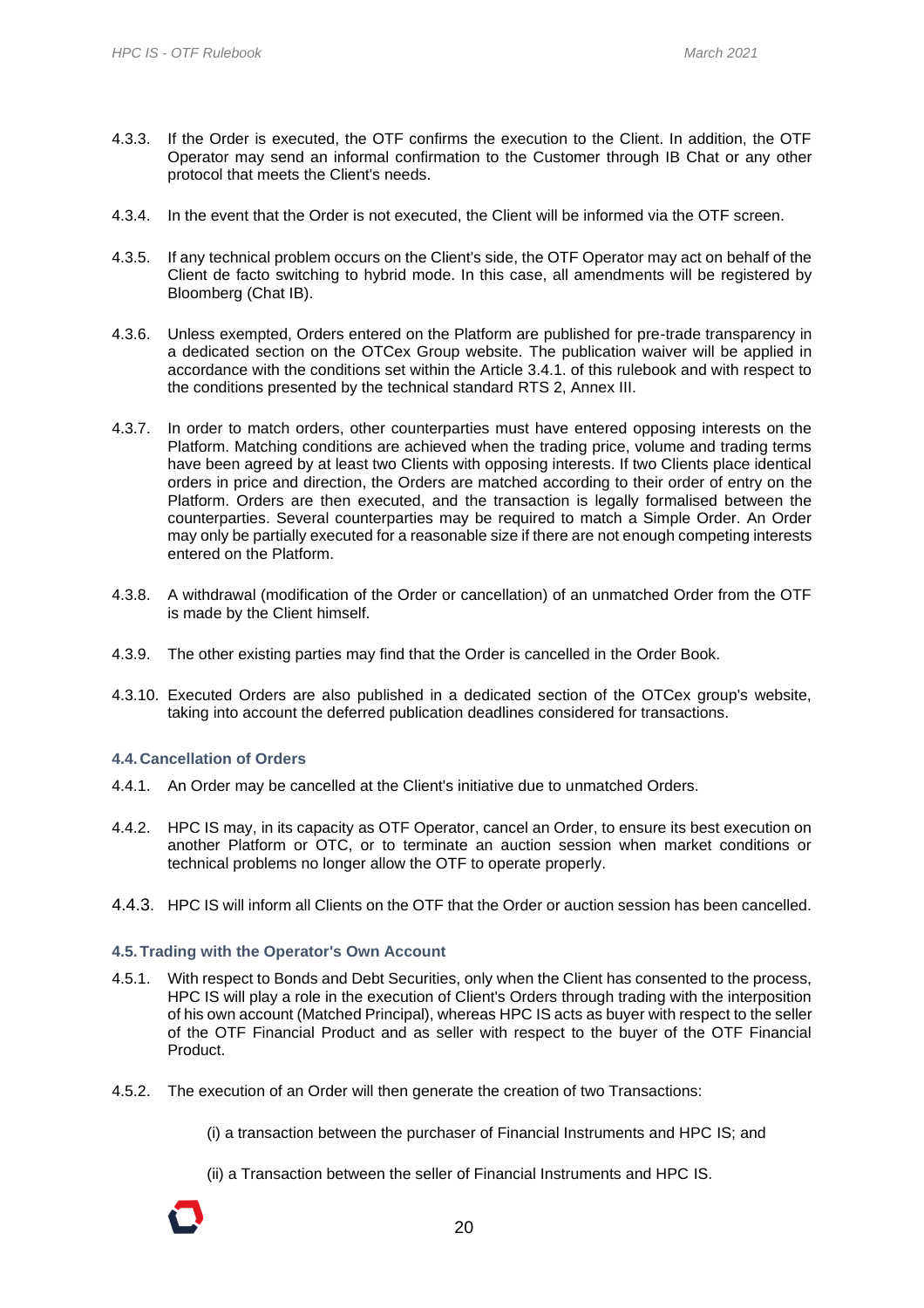#### <span id="page-20-0"></span>**4.6. Name give-up**

- 4.6.1. The execution of an Order may generate only one transaction between the two counterparties. Once the transaction is confirmed to both counterparties, they will be responsible for settling the Transaction between themselves (Name give-up transactions).
- 4.6.2. All Financial Products, tradable on the OTF, can be executed through a Name give-up.

#### <span id="page-20-1"></span>**4.7.Trading days and hours**

- 4.7.1. HPC IS' OTF trading will take place on each Business Day, other than TARGET holidays and stock exchange holidays in the United Kingdom. The Operator reserves the right to determine additional Trading Days, after prior notification to Clients. For this purpose, "Business Day" means any day of the week that is not a TARGET holiday or a holiday in the United Kingdom.
- 4.7.2. Except in discretionary circumstances or different provisions described in the "Product Instructions", the usual trading hours are:
	- 8 am 6 pm (London time).
	- These trading hours are indicative and may vary according to the specificities of the Financial Products, in order to ensure fair and orderly trading under the conditions stipulated in Chapter 4, paragraph 4.12.

#### <span id="page-20-2"></span>**4.8. Clearing**

- 4.8.1. Derivatives transaction will be executed as uncleared Bilaterally Settled Transactions, unless they are Cleared Derivative Transactions.
- 4.8.2. With respect to transactions involving Cleared Derivatives, they must be cleared through a Clearing House that is recognised by the Operator of the OTF. When dealing on a cleared derivative, the clients must have a clearing account with the relevant Clearing House or with a Clearing Member of such Clearing House.
- 4.8.3. In the case the derivative transaction is a ''swap transaction'' executed by a ''US Person'' within the meaning of the US Commodity Exchange Act (''CEA''), the following provisions apply:
	- a) when a swap transaction executed by a U.S. person is a "customer" position subject to CEA section 4d, the Transaction, if intended to be cleared, must be cleared through a Commission-registered futures commission merchant ("FCM") at a Commission-registered derivative clearing organization ("DCO");
	- b) when a swap transaction executed by a U.S. person is a "proprietary" position under Commission Regulation I.3(y), the transaction, if intended to be cleared, must be cleared either through a Commission-registered DCO or a clearing organization that has been exempted from DCO registration by the Commission pursuant to CEA section 5b(h) (an "Exempt DCO"); and
	- c) when a swap transaction is subject to the Commission's clearing requirement under Part 50 of the Commission's regulations, and is entered into by a person that, pursuant to CEA section 2(h)(l), is subject to such clearing requirement, the transaction must be cleared either through a Commission-registered DCO or an Exempt DCO; provided that, consistent with (i) above, if the transaction is a "customer" position subject to CEA section 4d, it must be cleared through a Commission-registered FCM at a Commission-registered DCO, and cannot be cleared through an Exempt DCO.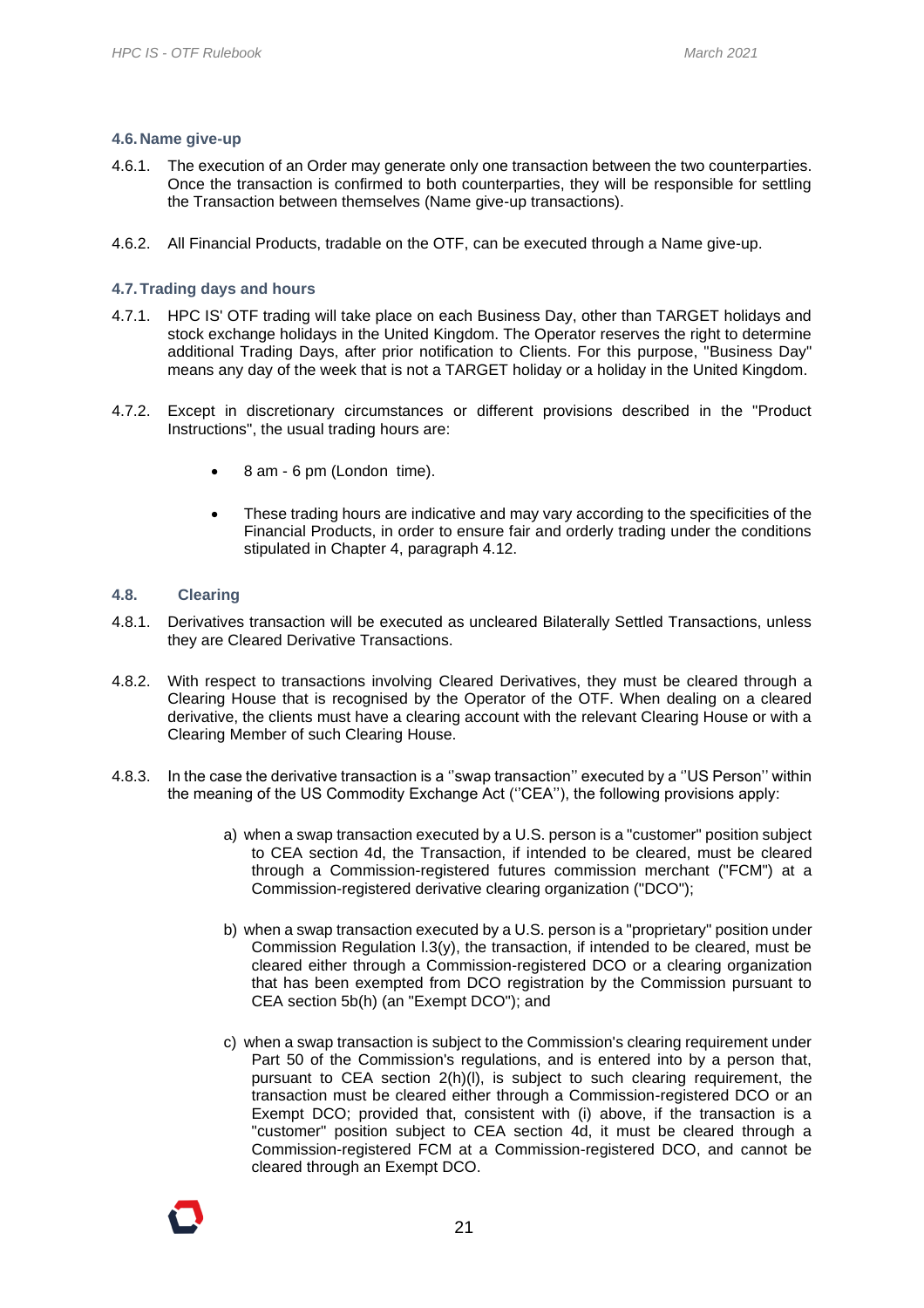#### <span id="page-21-0"></span>**4.9.Settlement**

- 4.9.1. With respect to Transactions involving the Operator's own account on the HPC IS OTF, HPC IS is a party to the Transaction. Clients do not know each other and deal with HPC IS simultaneously. Both the trading and the Settlement are referred to as "Matched Principal Trading". Transactions with the Operator's own account are settled by HPC SA through its settlement agent. HPC IS will provide or make available to each client the details of the Transaction, in order to facilitate the prompt settlement (settlement and delivery) of such Transactions.
- 4.9.2. With respect to Name Give-up Transactions, HPC IS has no role in the outcome of the Transaction; Clients settle directly through their agents or settlement entities.
- 4.9.3. With respect to Name give-up Transactions, the OTF Operator is not responsible or liable for the settlement of Transactions executed by a client on the OTF.
- 4.9.4. Each Client is responsible for the settlement of all transactions it executes on the OTF and each Client must ensure that it has the ability, including legal and regulatory capacity, to settle such transactions accordingly.

#### <span id="page-21-1"></span>**4.10. Incorrect transactions**

- 4.10.1. Transactions in Financial Products, executed through OTF Systems by means of a Client's user identification, shall be binding on said Client subject to any other provision of these Rules.
- 4.10.2. Notwithstanding the foregoing, HPC IS may cancel a Transaction in Financial Products in accordance with the policy set out in Chapter 4, paragraph 4.11.

#### <span id="page-21-2"></span>**4.11. System-related Incorrect Transactions**

- 4.11.1. HPC IS may unilaterally cancel a Transaction in Financial Products, when such Transaction constitutes a "System-related Incorrect Transaction".
- 4.11.2. For the purposes of this Rule, a System-related Incorrect Transaction may occur when, due to a problem with the System, a Financial Products Transaction is entered:
	- (a) on behalf of a Client without the knowledge or authority of such Client;
	- (b) by an authorised operator of the Client, after a notification of inactivation of access to the System, said authorised operator having been received by HPC IS; or
	- (c) said Transaction being manifestly erroneous.
- 4.11.3. Any notification, relating to a System-related Incorrect Transactions, must be made by a Client to HPC IS:
	- (a) by email to the email address of HPC IS " $ott.support@otcexgroup.com$ " or, when the</u> communication is by telephone, promptly confirmed thereafter by email (and in any case, no later than ten (10) minutes after the end of said telephone communication);
	- (b) all communications must be made by a duly authorised member of the Client's Staff.
- 4.11.4. All notifications from Clients relating to a System-related Incorrect Transaction must contain:
	- (a) the Client's essential contact details (name and direct line);

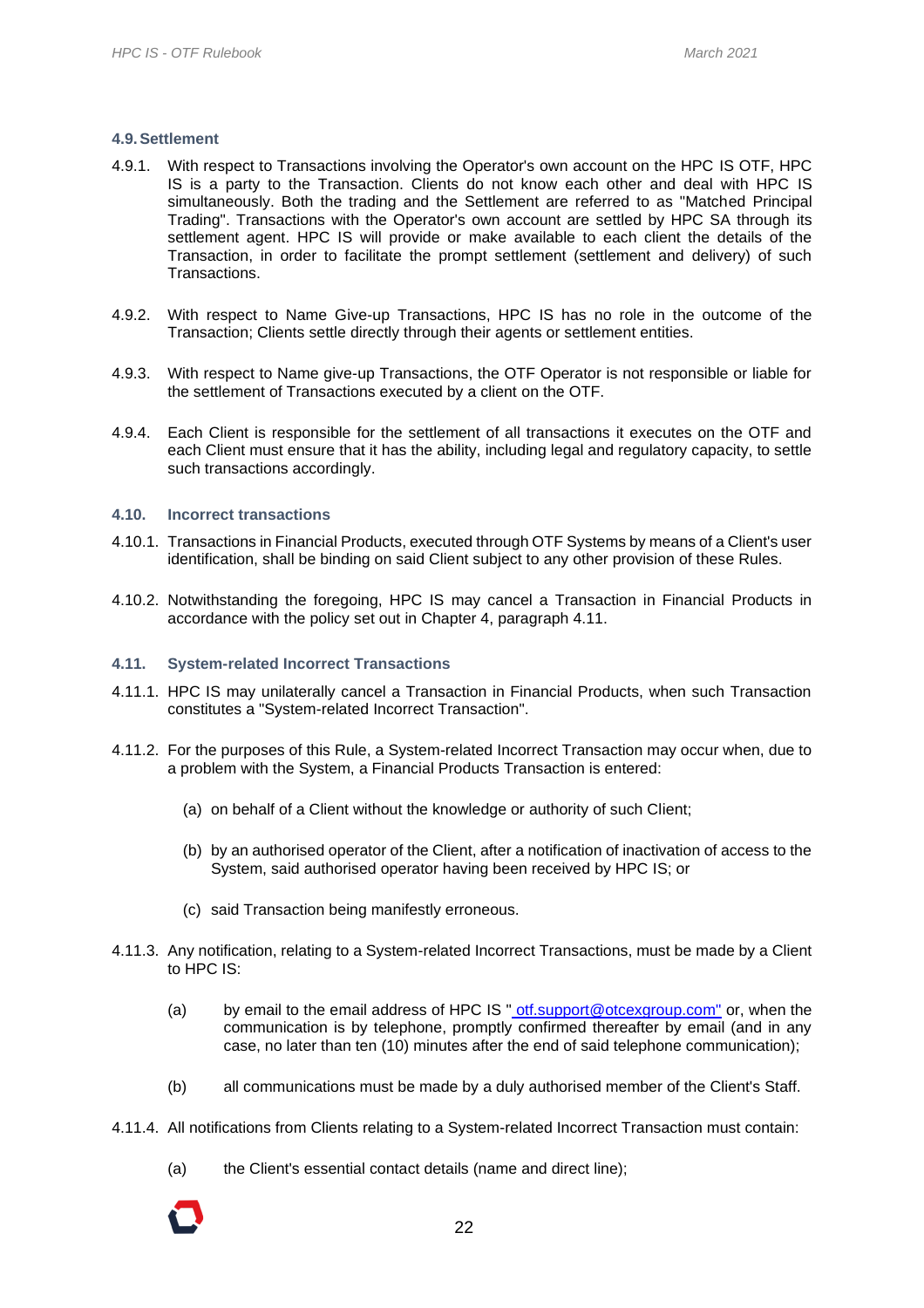- (b) all specific details of the Transaction(s);
- (c) the timestamps of each Transaction;
- (d) confirmation of the venue MIC code the order was placed on; and
- (e) the Client's reason for considering that the Transaction is a System-related Incorrect **Transactions**
- 4.11.5. A notice of cancellation of a System-related Incorrect Transactions, issued by HPC IS, will specify, where applicable, the details of the Transaction and the timestamps.
- 4.11.6. Within thirty (30) minutes of the issuance of a notice of cancellation of a System-related Incorrect Transaction by HPC IS, the Clients, party to the Financial Products Transaction, may jointly agree that the Financial Products Transaction does not constitute a System-related Incorrect Transaction (a "Good Transaction"). Good Transactions will not be cancelled but all System-related Incorrect Transactions will be cancelled by HPC IS, in accordance with said Rule.
- 4.11.7. When a System-related Incorrect Transaction must be cancelled, HPC IS will then notify the counterparty(ies) of the cancellation of the Transaction; it will be cancelled and all Clients will be informed of said cancelled Transactions.
- 4.11.8. No processing fees will be payable in respect of a cancellation, caused by a System-related Incorrect Transaction.
- 4.11.9. If there is not sufficient time on the Trading Day for any of the provisions of this Chapter 4, paragraph 4.11 to be executed, HPC IS and the affected Clients shall use reasonable efforts to ensure that such procedures are executed prior to the commencement of trading on the next Trading Day or, if this is not possible, as soon as possible after the commencement of the next Trading Day following the Trading Day on which the error situation occurred.

#### <span id="page-22-0"></span>**4.12. Market Surveillance and Disruptions in Services**

- 4.12.1. HPC IS will maintain systems to monitor compliance with these Rules, chaotic trading conditions and confusing trading behaviour, which could lead to market abuse. HPC IS will enforce compliance with these Rules and will take all necessary measures, in accordance with and subject to the provisions of these Rules, to ensure rational trading and the proper functioning of the System.
- 4.12.2. In order to ensure the proper functioning of the System, the start of trading may, on the order of HPC IS, be postponed for the entire System or trading hours may be extended or shortened, provided that HPC IS is under an obligation to restore normal negotiations and normal trading hours, as soon as reasonably possible.
- 4.12.3. In the event of technical problems that may result in a violation of laws or the Regulations, erroneous trading or security breaches or that may have a material impact on the performance or harm the integrity or stability of the System, HPC IS may, in respect of an individual Client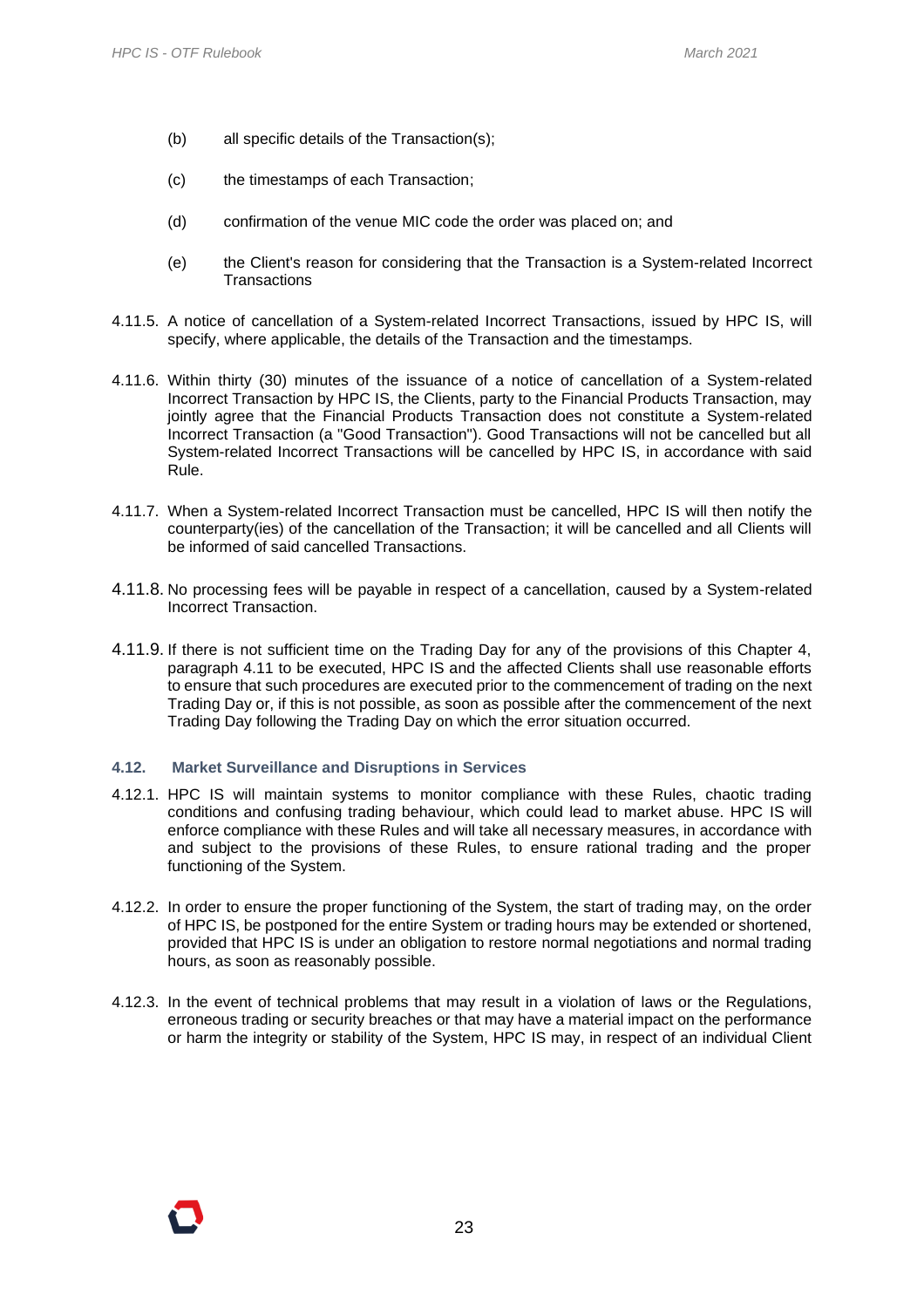or all Clients, temporarily suspend access to the transaction(s) through the System, to the extent required as a result of such technical problems.

- 4.12.4. In the case of measures taken, which have a significant impact on the operation of the System, the Clients affected shall be notified promptly, as far as possible, through the System or - in the event of a System failure - by other appropriate electronic means.
- 4.12.5. If participation in trading through the System is not possible for specific Clients due to technical incidents, the System will continue to be available to other Clients but HPC IS will be required to remedy such technical incidents as soon as reasonably possible.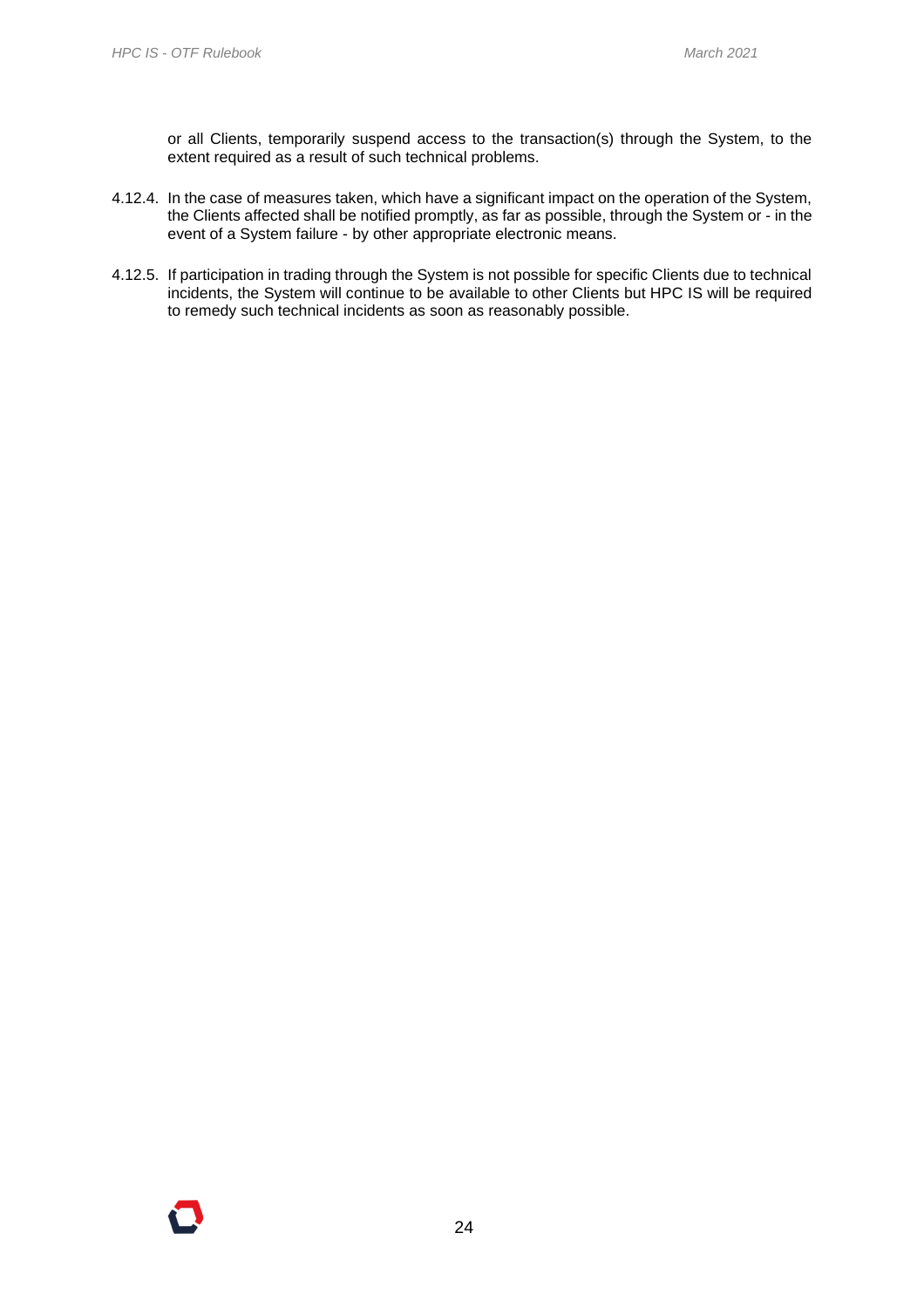### <span id="page-24-0"></span>**CHAPTER 5 - DISCIPLINARY PROCEDURES AND SANCTIONS**

#### <span id="page-24-1"></span>**5.1. Disciplinary action**

HPC IS will be able to:

- (a) take disciplinary action against a Client for any act or omission that constitutes a material breach of these Rules, in accordance with the procedures set out in paragraph 5.2 below and
- (b) suspend or restrict a Client's activities on the Platform on a provisional basis when a file is under investigation, provided that such suspension or restriction is only put in place if there is a reasonable doubt that the Client has committed a material breach of these Rules.

#### <span id="page-24-2"></span>**5.2. Sanctions**

- HPC IS may apply sanctions to a Client for a material breach of these Rules, such sanctions representing the following:
- (a) a written warning;
- (b) a temporary suspension;
- (c) the submission of a report on the activity in question to the CNA;
- (d) the issuance of a cease and desist order;
- (e) the removal of access to the OTF;

HPC IS will apply objective criteria to impose sanctions on a Client, so that the same sanction will be applied to Clients who commit the same violation.

#### <span id="page-24-3"></span>**5.3. Procedures**

- 5.3.1. In order to achieve its overall objective of ensuring fair and orderly trading of Financial Products on the OTF Platform, HPC IS will use audits to identify violations and ensure compliance with these Rules, including through the careful review of data and reports resulting from the trading.
- 5.3.2. In the event of any alleged violation or suspected violation of these Rules by a Client, HPC IS shall notify the Client of the initiation of an investigation and shall provide the Client with information in a reasonable and sufficient quantity to enable him to assess the alleged violation, except where such notification is excluded by applicable law or regulation. Where there is sufficient information regarding the reason for the alleged violation or suspected violation, such notification may include a request to the Client to take such corrective action, so as to ensure that the alleged violation or suspected violation will not recur.
- 5.3.3. Violations of the Rules may be but are not limited to: conduct or acts contrary to the Rules and Regulations relating to market abuse or money laundering or any other Rules relating in particular to good conduct; failure to comply with the Rules relating to time stamping or the Trade Settlement Rules.
- 5.3.4. HPC IS will investigate the facts underlying each case and determine whether any of the sanctions set out in Chapter 5.2 should be applied in relation to a violation of the Rules. In

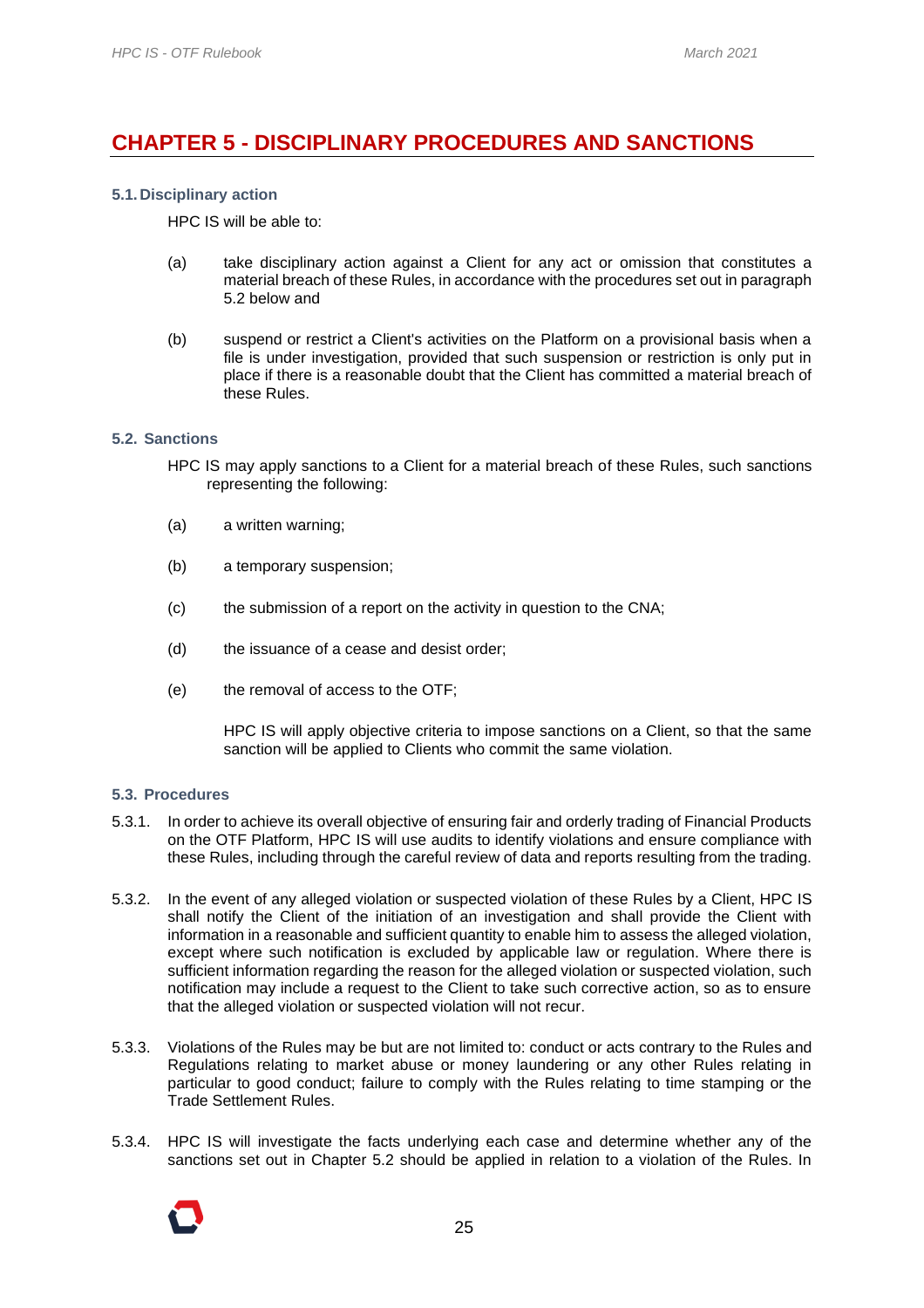reaching such a decision, HPC IS will take into account a number of factors, including in particular:

- (a) the nature and seriousness of the violation of the Rules and the duration, as well as the frequency, of the reprehensible behaviour;
- (b) how the violation of the Rule appeared;
- (c) the impact, actual or potential, on the Market of the violation of the Rule and any other repercussions;
- (d) the extent to which the violation of the Rule was deliberate or reckless;
- (e) the compliance history of the investigated Client and the specific history of the violation of the Rule in question and whether any warnings have been previously issued against the Client in relation to the Rule;
- (f) consistent and fair application of the Rules (all precedents for similar violations of the Rule);
- (g) the Client's reaction capacity and behaviour regarding the case under investigation.
- 5.3.5. At the conclusion of its investigation, HPC IS will decide what action is necessary in each case and will communicate this decision promptly to the Client (including if no action is to be taken). In addition to (or instead of) the sanctions, described in Chapter 5, Rule 22, HPC IS may, in the first instance, request that the Client concerned take corrective measures, in order to ensure that the violation will not occur again. Alternatively, HPC IS may decide to issue a warning notice against the Client concerned. HPC IS will ensure that any sanction, applied to a Client, is proportionate to the violation of the Rule in question and, where the sanction is a temporary suspension, that such suspension will cease when the Client has completed the corrective measures reasonably necessary to obtain HPC IS's satisfaction.
- 5.3.6. During its investigation, HPC IS will give the Client the opportunity to make reasonable requests and/or information relating to the alleged violation that HPC IS will take into account in order to reach a conclusion, if any, on any necessary action.
- 5.3.7. A Client shall cooperate with HPC IS in investigating potential violations by reasonably providing assistance, including the provision of reasonable information requested by HPC IS, subject to regulatory and confidentiality restrictions.
- 5.3.8. For the avoidance of doubt and subject to any other appropriate provision of these Rules, any investigation, measure or sanction shall remain confidential.
- 5.3.9. A Client may appeal a decision of HPC IS relating to a disciplinary measure within 10 Trading Days of notification of the decision, stating the grounds on which the Client is appealing and the reasons why he considers the decision to be unfounded. Appeals will be heard and decided by the Board of Directors of HPC IS.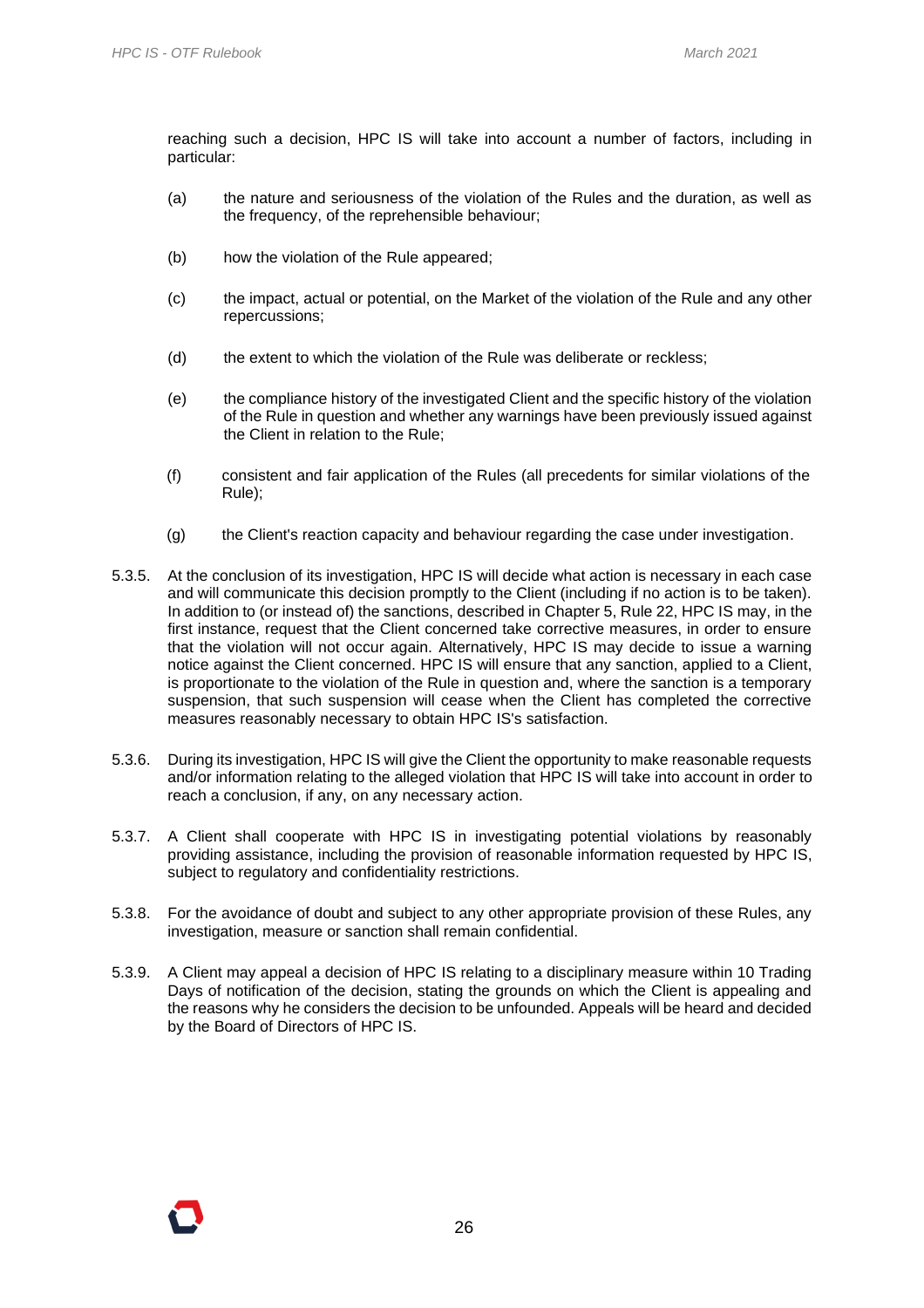### **CHAPTER 6 - OTHER PROVISIONS**

#### <span id="page-26-1"></span><span id="page-26-0"></span>**6.1. Complaints**

- 6.1.1. HPC IS will establish and maintain effective and optimal complaint and redress procedures for the out-of-court settlement of disputes with Clients concerning the provision of investment and ancillary services.
- 6.1.2. Any complaint concerning the conduct of a Client or any suspicion that any Client has committed or is about to commit a violation of these Rules or any other complaint, relating to the OTF, must be established in writing and submitted to the following address:

HPC Investment Services Limited Compliance Department 50 Cannon Street London, EC4N 6JJ UK

or via email to: [complianceuk@otcexgroup.com](file:///C:/TRASE/Fichiers/Communications%20européennes/2018/03-Mars%202018/09.03.2018/FR-FR/Écrire%20à%20:%20otf.compliance@otcexgroup.com)

#### <span id="page-26-2"></span>**6.2. Notification**

- 6.2.1. The Intervener may, at any time, supplement or implement new Rules, amend existing Rules or repeal Rules in whole or in part. Clients will be informed of any such changes by the issuance of a Market Notice. These Rules and any amendments to these Rules are subject to approval by the FCA.
- 6.2.2. Such changes shall be effective at the time specified in the appropriate Market Notice. Unless otherwise required by a Regulatory Authority or by applicable Law, any such change will not apply retrospectively.
- 6.2.3. If the change in the Rules is:
	- significant, the Intervener shall give reasonable notice to the Clients, before the said change comes into force;
	- insignificant, the Intervener may proceed with said change without notifying the Clients in advance of said change.

#### <span id="page-26-3"></span>**6.3. Applicable law**

- 6.3.1. The Rules shall be interpreted in accordance with and governed by the laws of the UK.
- 6.3.2. Except where these Rules expressly provide otherwise, any dispute between a Client and HPC IS concerning these Rules, any Transaction executed in accordance with these Rules and any non-contractual obligations arising out of or in connection with these Rules shall be governed by UK law and all questions and disputes relating to the same matters shall be subject to the exclusive jurisdiction of the UK courts, to which all Clients submit.
- 6.3.3. The parties hereby submit to the non-exclusive jurisdiction of the UK courts, with respect to any legal action or proceeding arising out of or in connection with the said Rules.